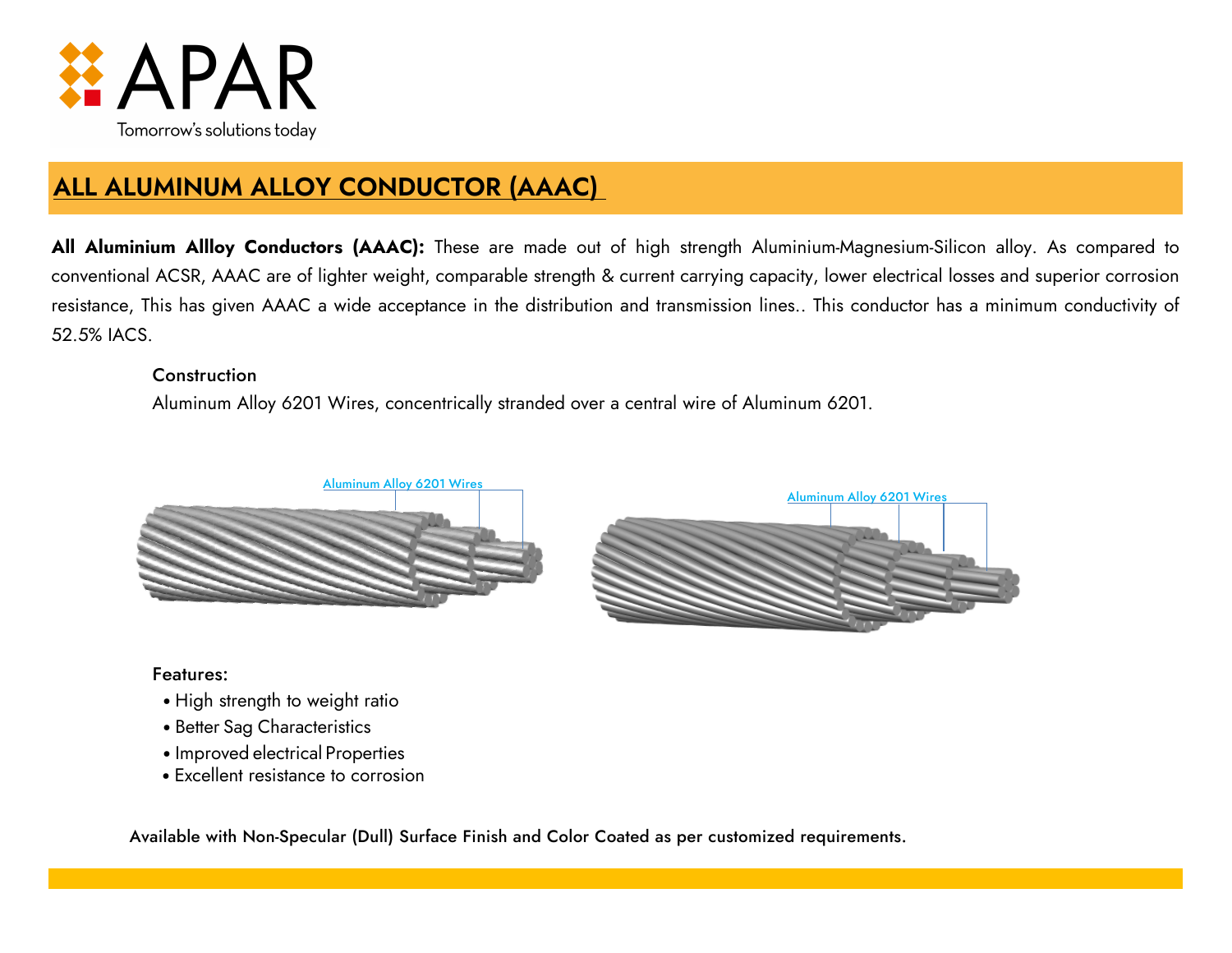

### **ALL ALUMINUM ALLOY CONDUCTOR (AAAC) - ASTM B 399**

| Code Word     | <b>Conductor size</b> | <b>Sectional Area</b> | <b>Stranding</b>                 |                                    | Weight<br>Diameter of<br>Complete |         | <b>Rated Strength</b> | DC Resistance @<br>$20^{\circ}$ C | <b>Current Capacity</b> |          |
|---------------|-----------------------|-----------------------|----------------------------------|------------------------------------|-----------------------------------|---------|-----------------------|-----------------------------------|-------------------------|----------|
|               |                       |                       | No. of Aluminium<br><b>Wires</b> | <b>Individual wire</b><br>diameter | Conductor                         |         |                       |                                   | @ 75°C                  | @ 85°C   |
|               | (kcmil)               | (mm <sup>2</sup> )    | (No.)                            | (mm)                               | (mm)                              | (Kg/Km) | <b>KN</b>             | $(\Omega/Km)$                     | (Ampere)                | (Ampere) |
|               | 1439.2                | 729                   | 61                               | 3.90                               | 35.10                             | 1999.00 | 207.00                | 0.04597                           | 693                     | 897      |
|               | 1348.8                | 685                   | 61                               | 3.78                               | 34.02                             | 1878.00 | 194.00                | 0.04893                           | 671                     | 865      |
|               | 1259.6                | 638                   | 61                               | 3.65                               | 32.85                             | 1751.00 | 181.00                | 0.05248                           | 646                     | 831      |
|               | 1165.1                | 590                   | 61                               | 3.51                               | 31.59                             | 1620.00 | 167.00                | 0.05675                           | 620                     | 794      |
|               | 1077.4                | 547                   | 61                               | 3.38                               | 30.42                             | 1502.00 | 156.00                | 0.06120                           | 595                     | 760      |
| Greeley       | 927.2                 | 470                   | 37                               | 4.02                               | 28.14                             | 1289.00 | 135.00                | 0.07133                           | 547                     | 694      |
| Flint         | 740.8                 | 375                   | 37                               | 3.59                               | 25.13                             | 1028.00 | 107.00                | 0.08944                           | 482                     | 607      |
| <b>Elgin</b>  | 652.4                 | 331                   | 19                               | 4.71                               | 23.55                             | 908.30  | 97.00                 | 0.10120                           | 449                     | 564      |
| <b>Darien</b> | 559.5                 | 284                   | 19                               | 4.36                               | 21.80                             | 778.30  | 83.10                 | 0.11810                           | 412                     | 514      |
| Cairo         | 465.4                 | 236                   | 19                               | 3.98                               | 19.90                             | 648.60  | 69.20                 | 0.14170                           | 371                     | 461      |
| Canton        | 394.5                 | 200                   | 19                               | 3.66                               | 18.30                             | 548.50  | 58.60                 | 0.16760                           | 337                     | 417      |
| <b>Butte</b>  | 312.8                 | 159                   | 19                               | 3.26                               | 16.30                             | 435.10  | 46.50                 | 0.21120                           | 295                     | 362      |
| Alliance      | 246.9                 | 125                   | $\overline{7}$                   | 4.77                               | 14.31                             | 343.20  | 37.80                 | 0.26780                           | 256                     | 313      |
| Amherst       | 195.7                 | 99.3                  | $\overline{7}$                   | 4.25                               | 12.75                             | 272.50  | 30.00                 | 0.33730                           | 224                     | 272      |
| Anaheim       | 155.4                 | 78.6                  | $\overline{7}$                   | 3.78                               | 11.34                             | 215.60  | 23.80                 | 0.42640                           | 195                     | 236      |
| Azusa         | 123.3                 | 62.4                  | $\overline{7}$                   | 3.37                               | 10.11                             | 171.30  | 18.90                 | 0.53650                           | 170                     | 205      |
| Ames          | 77.47                 | 39.2                  | $\overline{7}$                   | 2.67                               | 8.01                              | 107.50  | 12.40                 | 0.85470                           | 129                     | 154      |
| Alton         | 48.69                 | 24.7                  | $\overline{7}$                   | 2.12                               | 6.36                              | 67.80   | 7.83                  | 1.35600                           | 98                      | 116      |
| Akron         | 30.58                 | 15.5                  | $\overline{7}$                   | 1.68                               | 5.04                              | 42.58   | 4.92                  | 2.15900                           | 74                      | 88       |

#### NOTE :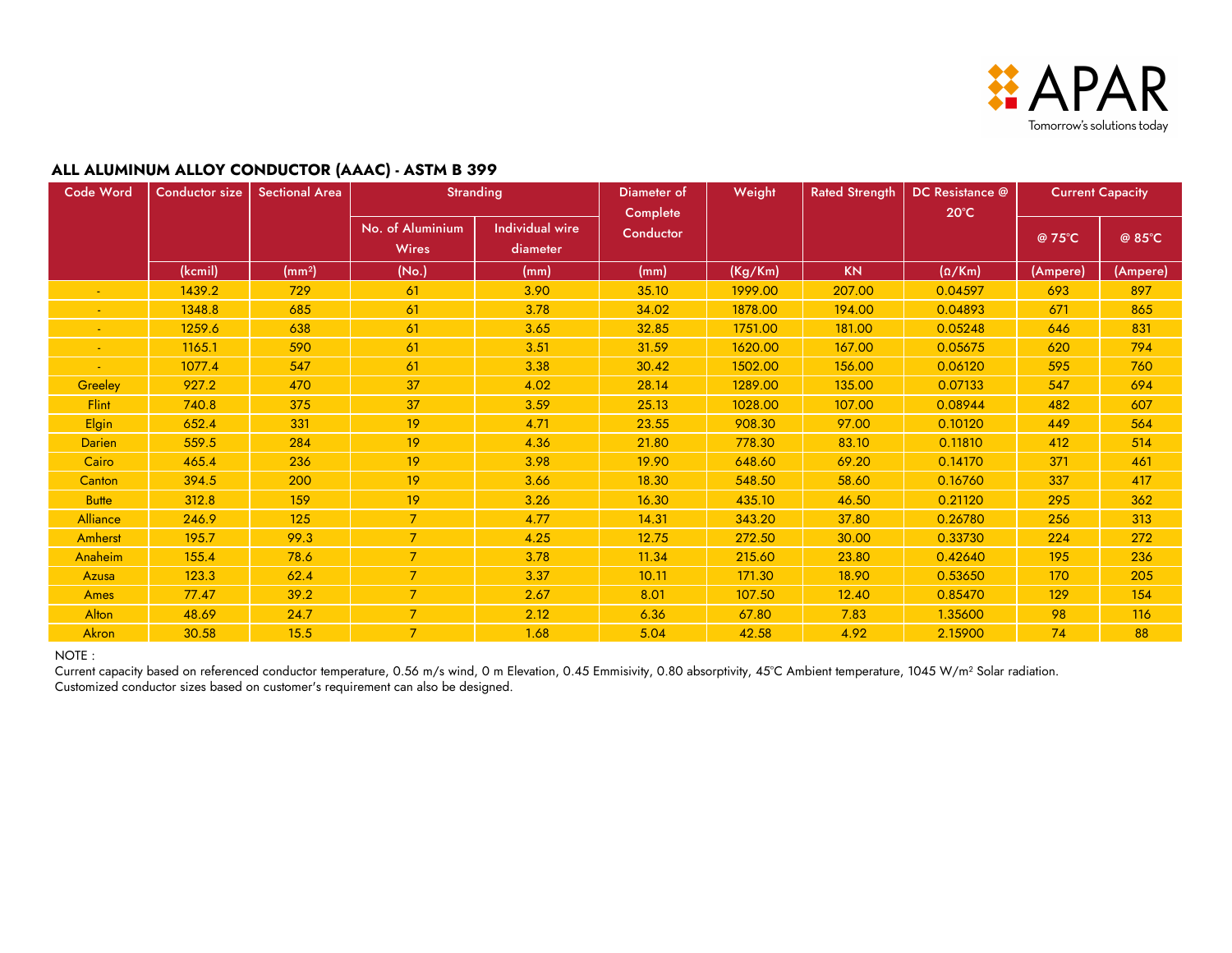

#### **ALL ALUMINUM ALLOY CONDUCTOR (AAAC) - ASTM B 399**

| AWG            | <b>Conductor size</b> | <b>Sectional Area</b> | <b>Stranding</b>                 |                                    | Weight<br>Diameter of<br>Complete |         | <b>Rated Strength</b> | DC Resistance @<br>$20^{\circ}$ C | <b>Current Capacity</b> |          |
|----------------|-----------------------|-----------------------|----------------------------------|------------------------------------|-----------------------------------|---------|-----------------------|-----------------------------------|-------------------------|----------|
|                |                       |                       | No. of Aluminium<br><b>Wires</b> | <b>Individual wire</b><br>diameter | Conductor                         |         |                       |                                   | @ 75°C                  | @ 85°C   |
|                | (kcmil)               | (mm <sup>2</sup> )    | (No.)                            | (mm)                               | (mm)                              | (Kg/Km) | KN                    | $(\Omega/Km)$                     | (Ampere)                | (Ampere) |
|                | 1750                  | 886                   | 61                               | 4.30                               | 38.70                             | 2431.0  | 251.00                | 0.03781                           | 767                     | 1002     |
|                | 1500                  | 759                   | 61                               | 3.98                               | 35.82                             | 2082.0  | 215.00                | 0.04414                           | 708                     | 918      |
|                | 1250                  | 631                   | 61                               | 3.63                               | 32.67                             | 1732.0  | 179.00                | 0.05306                           | 642                     | 826      |
|                | 1000                  | 508                   | 37                               | 4.18                               | 29.26                             | 1393.0  | 146.00                | 0.06597                           | 571                     | 727      |
| $\sim$         | 900                   | 456                   | 37                               | 3.96                               | 27.72                             | 1250.0  | 131.00                | 0.07351                           | 538                     | 682      |
|                | 800                   | 404                   | 37                               | 3.73                               | 26.11                             | 1109.0  | 116.00                | 0.08285                           | 503                     | 636      |
|                | 750                   | 381                   | 37                               | 3.62                               | 25.34                             | 1045.0  | 109.00                | 0.08796                           | 487                     | 613      |
| $\blacksquare$ | 700                   | 354                   | 37                               | 3.49                               | 24.43                             | 971.2   | 101.00                | 0.09464                           | 467                     | 587      |
|                | 650                   | 330                   | 37                               | 3.37                               | 23.59                             | 905.5   | 94.90                 | 0.10150                           | 449                     | 563      |
|                | 600                   | 303                   | 37                               | 3.23                               | 22.61                             | 831.9   | 91.00                 | 0.11049                           | 428                     | 535      |
|                | 550                   | 279                   | 37                               | 3.10                               | 21.70                             | 766.2   | 83.90                 | 0.11995                           | 408                     | 510      |
|                | 500                   | 253                   | 19                               | 4.12                               | 20.60                             | 695.0   | 74.20                 | 0.13224                           | 386                     | 480      |
| $\blacksquare$ | 450                   | 228                   | 19                               | 3.91                               | 19.55                             | 626.0   | 66.80                 | 0.14683                           | 364                     | 451      |
|                | 400                   | 203                   | 19                               | 3.69                               | 18.45                             | 557.5   | 59.50                 | 0.16486                           | 340                     | 421      |
|                | 350                   | 178                   | 19                               | 3.45                               | 17.25                             | 487.3   | 52.00                 | 0.18860                           | 315                     | 388      |
|                | 300                   | 152                   | 19                               | 3.19                               | 15.95                             | 416.7   | 46.60                 | 0.22059                           | 287                     | 353      |
|                | 250                   | 126                   | 19                               | 2.91                               | 14.55                             | 346.7   | 38.80                 | 0.26509                           | 258                     | 316      |
| 0000           | 211.6                 | 107                   | 7 <sup>1</sup>                   | 4.42                               | 13.26                             | 294.7   | 32.50                 | 0.31188                           | 234                     | 285      |
| 000            | 167.8                 | 84.9                  | $\overline{7}$                   | 3.93                               | 11.79                             | 233.0   | 25.70                 | 0.39450                           | 204                     | 247      |
| 00             | 133.1                 | 67.3                  | 7 <sup>1</sup>                   | 3.50                               | 10.50                             | 184.8   | 20.40                 | 0.49738                           | 178                     | 215      |
| $\circ$        | 105.6                 | 53.5                  | $\overline{7}$                   | 3.12                               | 9.36                              | 146.8   | 17.00                 | 0.62592                           | 155                     | 187      |
| $\overline{2}$ | 66.36                 | 33.5                  | $\overline{7}$                   | 2.47                               | 7.41                              | 92.0    | 10.60                 | 0.99870                           | 118                     | 140      |
| $\overline{4}$ | 41.74                 | 21.1                  | $\mathcal{I}$                    | 1.96                               | 5.88                              | 57.9    | 6.69                  | 1.58600                           | 89                      | 106      |
| $\overline{6}$ | 26.24                 | 13.2                  | 7 <sup>1</sup>                   | 1.55                               | 4.65                              | 36.2    | 4.18                  | 2.53610                           | 67                      | 79       |

NOTE :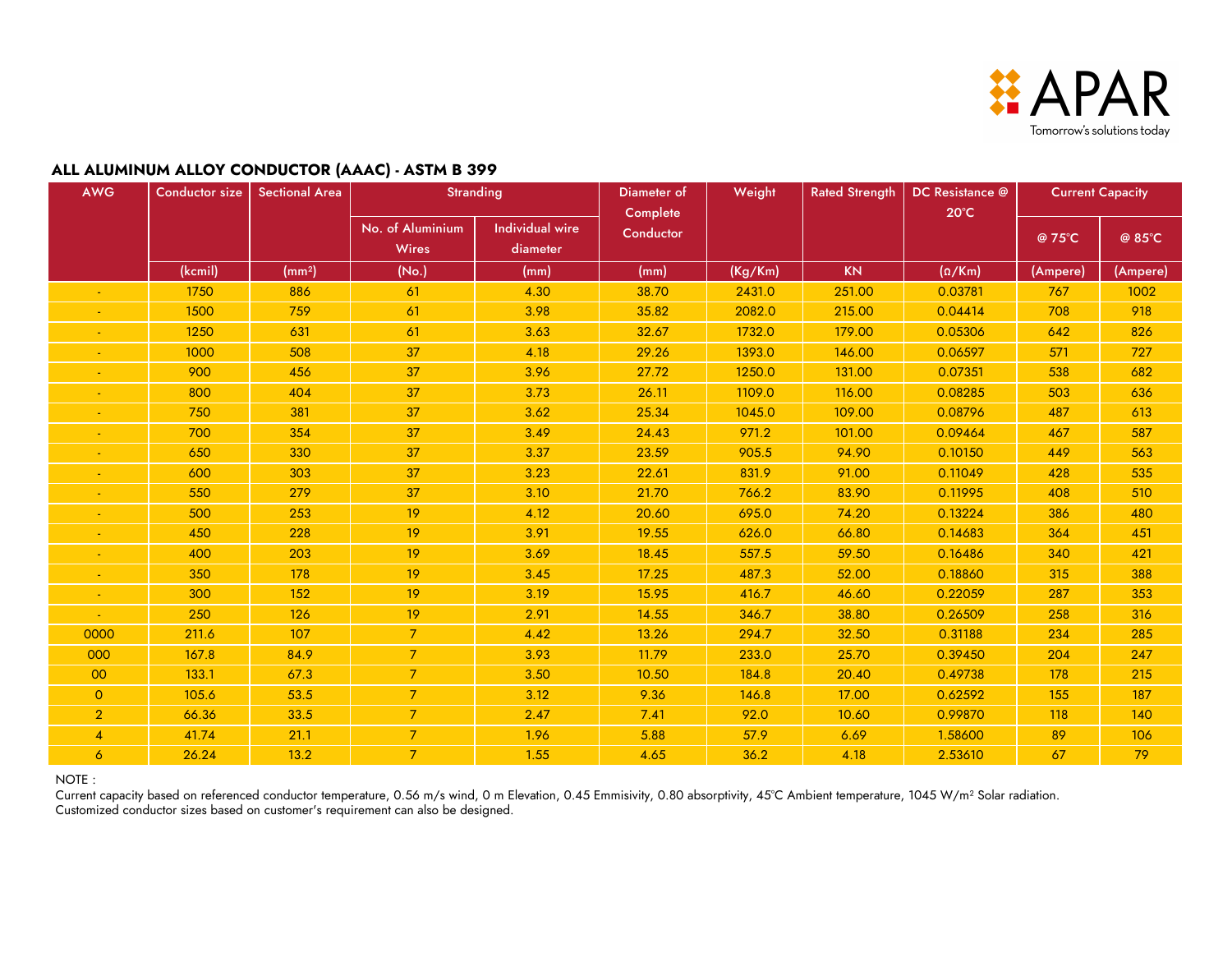

| <b>Code Word</b> | <b>Sectional Area</b> | <b>Stranding</b>                               |                                    | Diameter of           | Weight  |           | Rated Strength DC Resistance @ | <b>Current Capacity</b> |          |
|------------------|-----------------------|------------------------------------------------|------------------------------------|-----------------------|---------|-----------|--------------------------------|-------------------------|----------|
|                  |                       | $\overline{N}$ or<br><b>Aluminium</b><br>Wires | <b>Individual wire</b><br>diameter | Complete<br>Conductor |         |           | $20^{\circ}$ C                 | @75°C                   | @ 85°C   |
|                  | (mm <sup>2</sup> )    | (No.)                                          | (mm)                               | (mm)                  | (Kg/Km) | <b>KN</b> | $(\Omega/Km)$                  | (Ampere)                | (Ampere) |
| $10-A2-7$        | 11.51                 | $\overline{7}$                                 | 1.45                               | 4.35                  | 31.42   | 3.51      | 2.863                          | 62                      | 74       |
| $16 - A2 - 7$    | 18.42                 | $\overline{7}$                                 | 1.83                               | 5.49                  | 50.28   | 5.62      | 1.790                          | 83                      | 98       |
| $25-A2-7$        | 28.77                 | 7 <sup>1</sup>                                 | 2.29                               | 6.87                  | 78.56   | 8.78      | 1.145                          | 108                     | 129      |
| 40-A2-7          | 46.04                 | $\overline{7}$                                 | 2.89                               | 8.67                  | 125.7   | 14.0      | 0.7159                         | 143                     | 172      |
| 63-A2-7          | 72.51                 | $\overline{7}$                                 | 3.63                               | 10.89                 | 198.0   | 22.1      | 0.4545                         | 187                     | 226      |
| 100-A2-19        | 115.10                | 19                                             | 2.78                               | 13.90                 | 315.8   | 35.1      | 0.2877                         | 246                     | 300      |
| 125-A2-19        | 143.9                 | 19                                             | 3.10                               | 15.50                 | 394.7   | 43.9      | 0.2302                         | 280                     | 343      |
| 160-A2-19        | 184.2                 | 19                                             | 3.51                               | 17.55                 | 505.2   | 56.2      | 0.1798                         | 323                     | 399      |
| 200-A2-19        | 230.2                 | 19                                             | 3.93                               | 19.65                 | 631.5   | 70.2      | 0.1439                         | 368                     | 456      |
| 250-A2-19        | 287.7                 | 19                                             | 4.39                               | 21.95                 | 789.4   | 87.8      | 0.1151                         | 417                     | 521      |
| 315-A2-37        | 362.5                 | 37                                             | 3.53                               | 24.71                 | 997.0   | 111.0     | 0.09156                        | 475                     | 598      |
| 400-A2-37        | 460.4                 | 37                                             | 3.98                               | 27.86                 | 1266.0  | 140.0     | 0.07210                        | 543                     | 689      |
| 450-A2-37        | 517.9                 | 37                                             | 4.22                               | 29.54                 | 1424.0  | 158.0     | 0.06409                        | 580                     | 739      |
| 500-A2-37        | 575.5                 | 37                                             | 4.45                               | 31.15                 | 1583.0  | 176.0     | 0.05768                        | 614                     | 786      |
| 560-A2-37        | 644.5                 | 37                                             | 4.71                               | 32.97                 | 1772.0  | 197.0     | 0.05150                        | 652                     | 839      |
| 630-A2-61        | 725.1                 | 61                                             | 3.89                               | 35.01                 | 1997.0  | 221.0     | 0.04585                        | 694                     | 898      |
| 710-A2-61        | 817.2                 | 61                                             | 4.13                               | 37.17                 | 2251.0  | 249.0     | 0.04068                        | 739                     | 961      |
| 800-A2-61        | 920.8                 | 61                                             | 4.38                               | 39.42                 | 2536.0  | 281.0     | 0.03610                        | 785                     | 1027     |
| 900-A2-61        | 1036                  | 61                                             | 4.65                               | 41.85                 | 2853.0  | 316.0     | 0.03209                        | 832                     | 1096     |
| 1000-A2-91       | 1152                  | 91                                             | 4.02                               | 44.22                 | 3177.0  | 351.0     | 0.02888                        | 876                     | 1161     |
| 1120-A2-91       | 1289                  | 91                                             | 4.25                               | 46.75                 | 3554.0  | 393.0     | 0.02582                        | 923                     | 1231     |
| 1250-A2-91       | 1439                  | 91                                             | 4.49                               | 49.39                 | 3966.0  | 439.0     | 0.02313                        | 969                     | 1303     |
| 1400-A2-91       | 1611                  | 91                                             | 4.75                               | 52.25                 | 4442.0  | 491.0     | 0.02065                        | 1017                    | 1377     |
| 1500-A2-91       | 1726                  | 91                                             | 4.91                               | 54.01                 | 4760.0  | 526.0     | 0.01928                        | 1045                    | 1423     |

#### NOTE :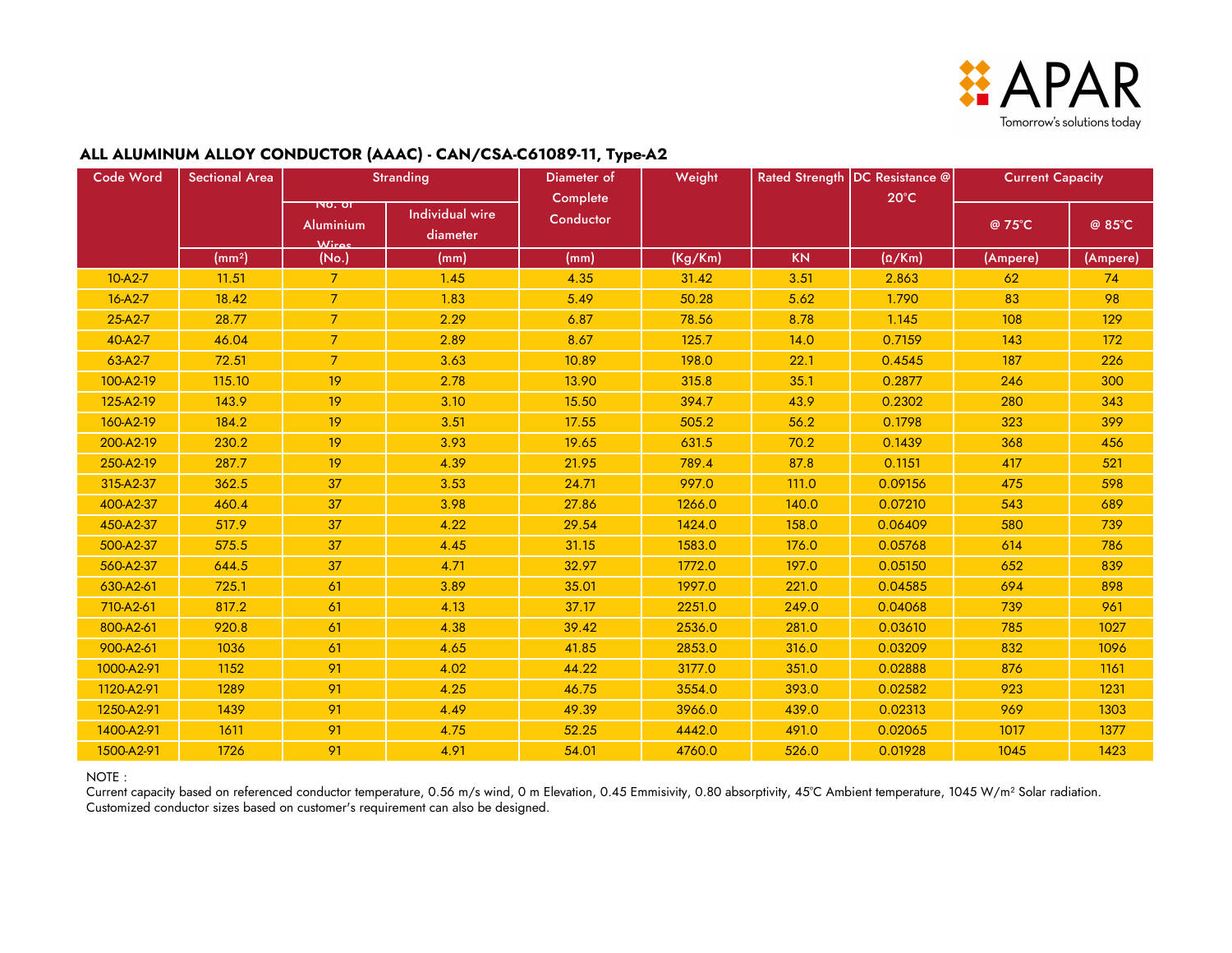

| <b>Code Word</b> | <b>Sectional Area</b> | <b>Stranding</b>                                             |                                    | Diameter of           | Weight  |           | Rated Strength   DC Resistance @ | <b>Current Capacity</b> |          |
|------------------|-----------------------|--------------------------------------------------------------|------------------------------------|-----------------------|---------|-----------|----------------------------------|-------------------------|----------|
|                  |                       | $\overline{\mathsf{no. \, or}}$<br><b>Aluminium</b><br>Wires | <b>Individual wire</b><br>diameter | Complete<br>Conductor |         |           | $20^{\circ}$ C                   | @ 75°C                  | @ 85°C   |
|                  | (mm <sup>2</sup> )    | (No.)                                                        | (mm)                               | (mm)                  | (Kg/Km) | <b>KN</b> | $(\Omega/Km)$                    | (Ampere)                | (Ampere) |
| $10-A4-7$        | 10.61                 | $\overline{7}$                                               | 1.39                               | 4.17                  | 28.96   | 2.65      | 2.8630                           | 62                      | 73       |
| 16-A4-7          | 16.97                 | $\overline{7}$                                               | 1.76                               | 5.28                  | 46.34   | 4.24      | 1.7900                           | 82                      | 97       |
| 25-A4-7          | 26.52                 | 7 <sup>1</sup>                                               | 2.20                               | 6.60                  | 72.41   | 6.63      | 1.1450                           | 107                     | 128      |
| 40-A4-7          | 42.43                 | 7 <sup>1</sup>                                               | 2.78                               | 8.34                  | 115.9   | 10.6      | 0.7159                           | 142                     | 170      |
| 63-A4-7          | 66.83                 | $7^{\circ}$                                                  | 3.49                               | 10.47                 | 182.5   | 16.7      | 0.4545                           | 186                     | 225      |
| 100-A4-19        | 106.1                 | 19                                                           | 2.67                               | 13.35                 | 291.1   | 26.5      | 0.2877                           | 244                     | 297      |
| 125-A4-19        | 132.6                 | 19                                                           | 2.98                               | 14.90                 | 363.8   | 33.2      | 0.2302                           | 278                     | 340      |
| 160-A4-19        | 169.7                 | 19                                                           | 3.37                               | 16.85                 | 465.7   | 42.4      | 0.1798                           | 321                     | 395      |
| 200-A4-19        | 212.2                 | 19                                                           | 3.77                               | 18.85                 | 582.1   | 53.1      | 0.1439                           | 365                     | 452      |
| 250-A4-19        | 265.2                 | 19                                                           | 4.22                               | 21.10                 | 727.6   | 66.3      | 0.1151                           | 415                     | 517      |
| 315-A4-37        | 334.2                 | 37                                                           | 3.39                               | 23.73                 | 919.0   | 83.6      | 0.09156                          | 473                     | 593      |
| 400-A4-37        | 424.3                 | 37                                                           | 3.82                               | 26.74                 | 1167.0  | 106.0     | 0.07210                          | 540                     | 684      |
| 450-A4-37        | 277.4                 | 37                                                           | 4.05                               | 28.35                 | 1313.0  | 119.0     | 0.06409                          | 577                     | 733      |
| 500-A4-37        | 530.4                 | 37                                                           | 4.27                               | 29.89                 | 1459.0  | 133.0     | 0.05768                          | 611                     | 779      |
| 560-A4-37        | 594.1                 | 37                                                           | 4.52                               | 31.64                 | 1634.0  | 149.0     | 0.05150                          | 649                     | 832      |
| 630-A4-61        | 668.3                 | 61                                                           | 3.74                               | 33.66                 | 1841.0  | 167.0     | 0.04585                          | 691                     | 891      |
| 710-A4-61        | 753.20                | 61                                                           | 3.97                               | 35.73                 | 2074.0  | 188.0     | 0.04068                          | 736                     | 954      |
| 800-A4-61        | 848.70                | 61                                                           | 4.21                               | 37.89                 | 2337.0  | 212.0     | 0.03610                          | 782                     | 1019     |
| 900-A4-61        | 954.80                | 61                                                           | 4.46                               | 40.14                 | 2629.0  | 239.0     | 0.03209                          | 829                     | 1088     |
| 1000-A4-91       | 1062.00               | 91                                                           | 3.85                               | 42.35                 | 2928.0  | 266.0     | 0.02888                          | 873                     | 1152     |
| 1120-A4-91       | 1188.00               | 91                                                           | 4.08                               | 44.88                 | 3276.0  | 297.0     | 0.02582                          | 920                     | 1222     |
| 1250-A4-91       | 1326.00               | 91                                                           | 4.31                               | 47.41                 | 3656.0  | 332.0     | 0.02313                          | 967                     | 1293     |
| 1400-A4-91       | 1485.00               | 91                                                           | 4.56                               | 50.16                 | 4095.0  | 371.0     | 0.02065                          | 1015                    | 1367     |
| 1500-A4-91       | 1591.00               | 91                                                           | 4.72                               | 51.92                 | 4387.0  | 398.0     | 0.01928                          | 1044                    | 1413     |

#### NOTE :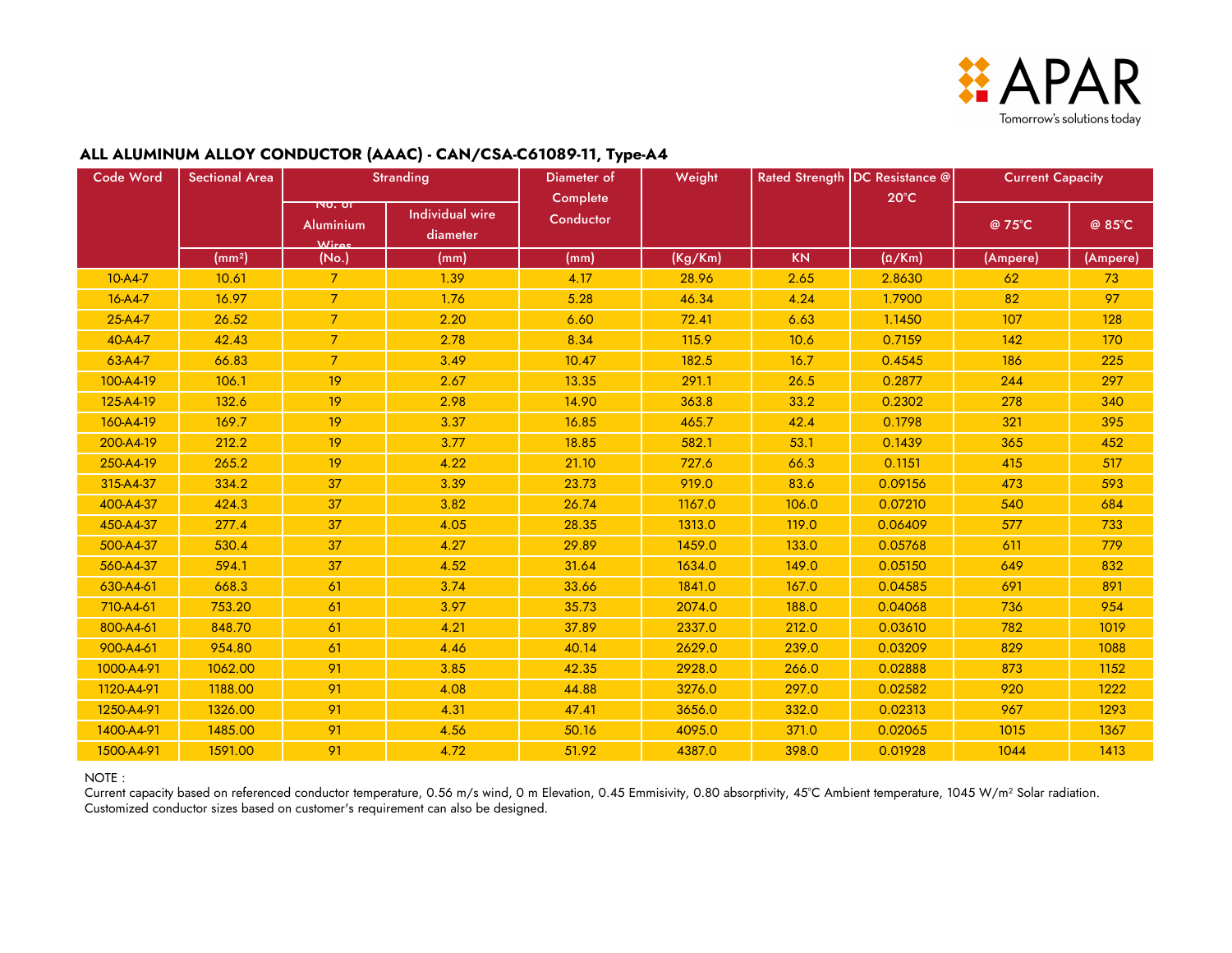

(Properties for A2 Conductors Sizes Equivalent to Canadian A1 Sizes)

| Code Word | Conductor         | <b>Sectional Area</b> | <b>Stranding</b>                 |                                    | Diameter of           | Weight  | <b>Rated Strength</b> | DC Resistance @ | <b>Current Capacity</b> |          |
|-----------|-------------------|-----------------------|----------------------------------|------------------------------------|-----------------------|---------|-----------------------|-----------------|-------------------------|----------|
|           | Name              |                       | No. of Aluminium<br><b>Wires</b> | <b>Individual wire</b><br>diameter | Complete<br>Conductor |         |                       | $20^{\circ}$ C  | @ 75°C                  | @ 85°C   |
|           |                   | (mm <sup>2</sup> )    | (No.)                            | (mm)                               | (mm)                  | (Kg/Km) | <b>KN</b>             | $(\Omega/Km)$   | (Ampere)                | (Ampere) |
| $13-A2-7$ | Fredericton       | 15.30                 | $\overline{7}$                   | 1.67                               | 5.01                  | 41.78   | 4.67                  | 2.1540          | 74                      | 88       |
| $21-A2-7$ | Whitehorse        | 24.34                 | 7 <sup>1</sup>                   | 2.10                               | 6.30                  | 66.46   | 7.42                  | 1.3540          | 98                      | 116      |
| $27-A2-7$ |                   | 30.69                 | 7 <sup>1</sup>                   | 2.36                               | 7.08                  | 83.79   | 9.36                  | 1.0740          | 112                     | 134      |
| 34-A2-7   | <b>Halifax</b>    | 38.70                 | $\overline{7}$                   | 2.65                               | 7.95                  | 105.7   | 11.8                  | 0.8516          | 129                     | 154      |
| 42-A2-7   | Regina            | 48.84                 | 7 <sup>1</sup>                   | 2.98                               | 8.94                  | 133.3   | 14.9                  | 0.6752          | 148                     | 178      |
| 54-A2-7   | <b>Montreal</b>   | 61.59                 | $\overline{7}$                   | 3.35                               | 10.05                 | 168.1   | 18.8                  | 0.5351          | 170                     | 205      |
| 67-A2-7   | Winnipeg          | 77.62                 | $\overline{7}$                   | 3.76                               | 11.28                 | 211.9   | 23.7                  | 0.4246          | 195                     | 236      |
| 85-A2-7   | Toronto           | 97.86                 | $\mathcal{I}$                    | 4.22                               | 12.66                 | 267.2   | 29.9                  | 0.3368          | 224                     | 272      |
| 107-A2-7  | Vancouver         | 123.4                 | $\overline{7}$                   | 4.74                               | 14.22                 | 336.9   | 37.6                  | 0.2671          | 256                     | 313      |
| 127-A2-19 |                   | 145.8                 | 19                               | 3.13                               | 15.65                 | 400.0   | 44.5                  | 0.2271          | 282                     | 346      |
| 135-A2-7  |                   | 155.6                 | $\overline{7}$                   | 5.32                               | 15.96                 | 424.8   | 47.5                  | 0.2118          | 293                     | 360      |
| 135-A2-19 | Calgary           | 155.6                 | 19                               | 3.23                               | 16.15                 | 426.9   | 47.5                  | 0.2128          | 293                     | 360      |
| 152-A2-19 |                   | 175.0                 | 19                               | 3.42                               | 17.10                 | 480.0   | 53.4                  | 0.1893          | 314                     | 386      |
| 170-A2-19 | Edmonton          | 196.2                 | 19                               | 3.63                               | 18.15                 | 538.2   | 59.8                  | 0.1688          | 335                     | 414      |
| 177-A2-19 |                   | 204.1                 | 19                               | 3.70                               | 18.50                 | 560.0   | 62.3                  | 0.1622          | 343                     | 424      |
| 201-A2-19 | <b>Brockville</b> | 231.8                 | 19                               | 3.94                               | 19.70                 | 636.0   | 70.7                  | 0.1429          | 369                     | 458      |
| 203-A2-19 |                   | 233.3                 | 19                               | 3.95                               | 19.75                 | 640.0   | 71.2                  | 0.1420          | 370                     | 460      |
| 228-A2-19 |                   | 262.4                 | 19                               | 4.19                               | 20.95                 | 720.0   | 80.0                  | 0.1262          | 396                     | 493      |
| 242-A2-19 | Quebec            | 278.2                 | 19                               | 4.32                               | 21.60                 | 763.2   | 84.9                  | 0.1190          | 410                     | 511      |
| 253-A2-19 |                   | 291.6                 | 19                               | 4.42                               | 22.10                 | 800.0   | 88.9                  | 0.1136          | 421                     | 526      |
| 279-A2-37 |                   | 320.8                 | 37                               | 3.32                               | 23.24                 | 882.1   | 97.8                  | 0.1035          | 444                     | 556      |
| 282-A2-19 |                   | 324.5                 | 19                               | 4.66                               | 23.30                 | 890.4   | 99.0                  | 0.1020          | 447                     | 560      |
| 304-A2-37 |                   | 349.9                 | 37                               | 3.47                               | 24.29                 | 962.3   | 107.0                 | 0.09486         | 466                     | 586      |
| 322-A2-37 |                   | 370.9                 | 37                               | 3.57                               | 24.99                 | 1020.0  | 113.0                 | 0.08949         | 482                     | 606      |
| 329-A2-37 |                   | 379.1                 | 37                               | 3.61                               | 25.27                 | 1042.0  | 116.0                 | 0.08757         | 487                     | 614      |
| 355-A2-37 |                   | 408.2                 | 37                               | 3.75                               | 26.25                 | 1123.0  | 125.0                 | 0.08131         | 508                     | 642      |
| 363-A2-37 |                   | 417.3                 | 37                               | 3.79                               | 26.53                 | 1147.0  | 127.0                 | 0.07955         | 514                     | 650      |

NOTE :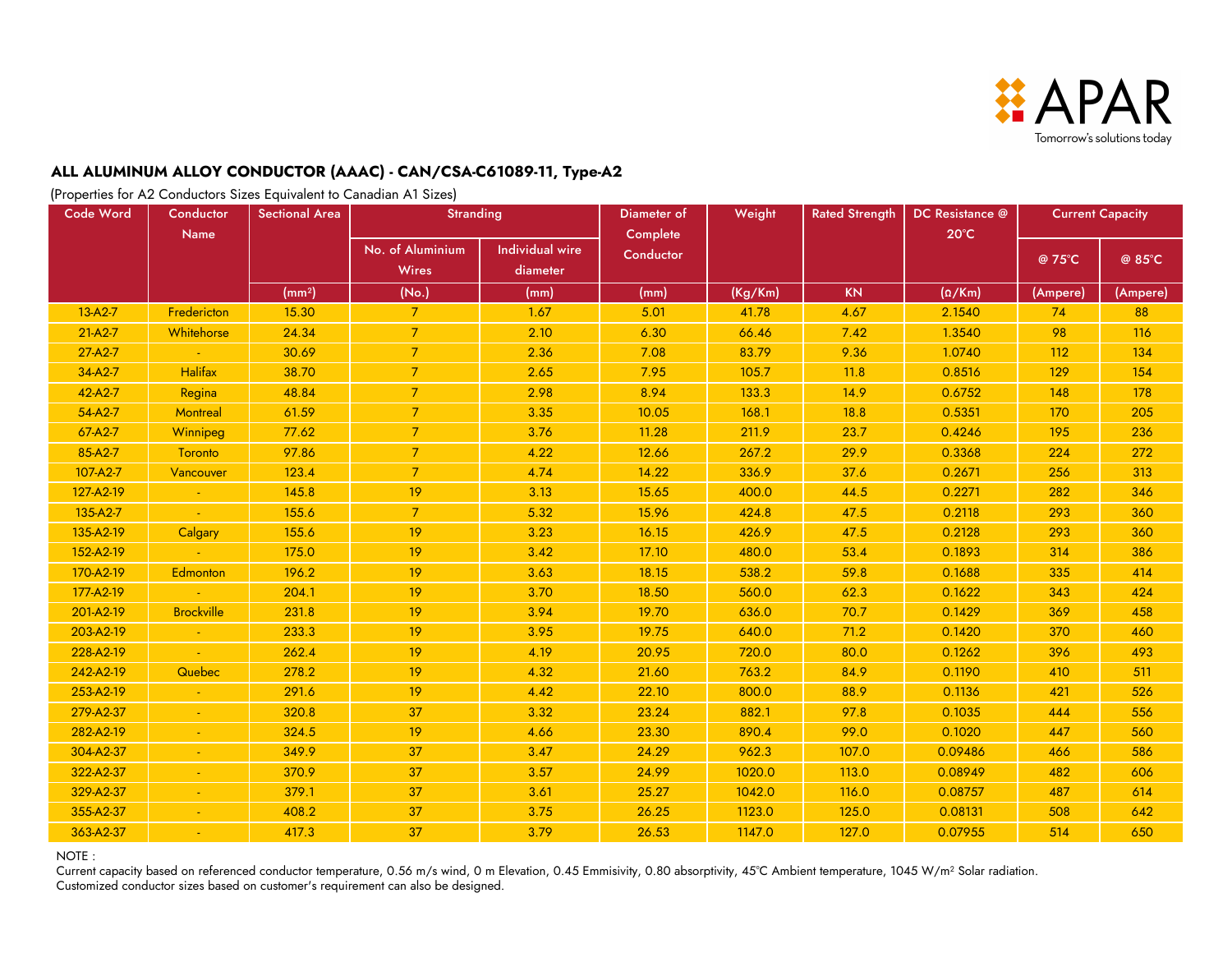

(Properties for A2 Conductors Sizes Equivalent to Canadian A1 Sizes)

| Code Word  | Conductor<br>Name | <b>Sectional Area</b> | <b>Stranding</b>                 |                                    | Diameter of<br>Complete | Weight  | <b>Rated Strength</b> | DC Resistance @<br>$20^{\circ}$ C | <b>Current Capacity</b> |          |
|------------|-------------------|-----------------------|----------------------------------|------------------------------------|-------------------------|---------|-----------------------|-----------------------------------|-------------------------|----------|
|            |                   |                       | No. of Aluminium<br><b>Wires</b> | <b>Individual wire</b><br>diameter | Conductor               |         |                       |                                   | @ 75°C                  | @ 85°C   |
|            |                   | (mm <sup>2</sup> )    | (No.)                            | (mm)                               | (mm)                    | (Kg/Km) | <b>KN</b>             | $(\Omega/Km)$                     | (Ampere)                | (Ampere) |
| 380-A2-37  |                   | 437.4                 | 37                               | 3.88                               | 27.16                   | 1203.0  | 133.0                 | 0.07589                           | 528                     | 669      |
| 403-A2-37  |                   | 463.6                 | 37                               | 3.99                               | 27.93                   | 1275.0  | 141.0                 | 0.07160                           | 545                     | 692      |
| 405-A2-37  |                   | 466.6                 | 37                               | 4.01                               | 28.07                   | 1283.0  | 142.0                 | 0.07115                           | 547                     | 695      |
| 443-A2-37  |                   | 510.0                 | 37                               | 4.19                               | 29.33                   | 1403.0  | 156.0                 | 0.06509                           | 575                     | 732      |
| 456-A2-37  |                   | 524.9                 | 37                               | 4.25                               | 29.75                   | 1443.0  | 160.0                 | 0.06324                           | 584                     | 745      |
| 470-A2-37  |                   | 540.7                 | 37                               | 4.31                               | 30.17                   | 1487.0  | 165.0                 | 0.06139                           | 593                     | 758      |
| 483-A2-37  |                   | 556.4                 | 37                               | 4.38                               | 30.66                   | 1530.0  | 170.0                 | 0.05966                           | 603                     | 771      |
| 507-A2-37  |                   | 583.2                 | 37                               | 4.48                               | 31.36                   | 1604.0  | 178.0                 | 0.05692                           | 618                     | 792      |
| 524-A2-37  |                   | 602.7                 | 37                               | 4.55                               | 31.85                   | 1657.0  | 184.0                 | 0.05507                           | 629                     | 807      |
| 557-A2-61  |                   | 641.5                 | 61                               | 3.66                               | 32.94                   | 1767.0  | 196.0                 | 0.05182                           | 650                     | 837      |
| 564-A2-61  |                   | 649.1                 | 61                               | 3.68                               | 33.12                   | 1788.0  | 198.0                 | 0.05121                           | 654                     | 842      |
| 604-A2-61  |                   | 695.5                 | 61                               | 3.81                               | 34.29                   | 1915.0  | 212.0                 | 0.04780                           | 679                     | 876      |
| 608-A2-61  |                   | 699.8                 | 61                               | 3.82                               | 34.38                   | 1927.0  | 213.0                 | 0.04750                           | 681                     | 879      |
| 645-A2-61  |                   | 741.8                 | 61                               | 3.93                               | 35.37                   | 2043.0  | 226.0                 | 0.04481                           | 702                     | 909      |
| 659-A2-61  |                   | 758.1                 | 61                               | 3.98                               | 35.82                   | 2088.0  | 231.0                 | 0.04385                           | 710                     | 921      |
| 685-A2-61  |                   | 788.2                 | 61                               | 4.06                               | 36.54                   | 2171.0  | 240.0                 | 0.04218                           | 725                     | 941      |
| 709-A2-61  |                   | 816.5                 | 61                               | 4.13                               | 37.17                   | 2249.0  | 249.0                 | 0.04072                           | 738                     | 960      |
| 725-A2-61  |                   | 834.5                 | 61                               | 4.17                               | 37.53                   | 2298.0  | 255.0                 | 0.03983                           | 747                     | 972      |
| 760-A2-61  |                   | 874.8                 | 61                               | 4.27                               | 38.43                   | 2409.0  | 267.0                 | 0.03800                           | 765                     | 998      |
| 765-A2-61  |                   | 880.9                 | 61                               | 4.29                               | 38.61                   | 2426.0  | 269.0                 | 0.03774                           | 768                     | 1002     |
| 806-A2-61  |                   | 927.3                 | 61                               | 4.40                               | 39.60                   | 2554.0  | 283.0                 | 0.03585                           | 788                     | 1031     |
| 811-A2-61  |                   | 933.1                 | 61                               | 4.41                               | 39.69                   | 2570.0  | 285.0                 | 0.03563                           | 790                     | 1035     |
| 861-A2-61  |                   | 991.4                 | 61                               | 4.55                               | 40.95                   | 2730.0  | 302.0                 | 0.03353                           | 815                     | 1070     |
| 912-A2-91  |                   | 1050.0                | 91                               | 3.83                               | 42.13                   | 2894.0  | 320.0                 | 0.03170                           | 837                     | 1104     |
| 1013-A2-91 |                   | 1166.0                | 91                               | 4.04                               | 44.44                   | 3216.0  | 356.0                 | 0.02853                           | 881                     | 1168     |
| 1140-A2-91 |                   | 1312.0                | 91                               | 4.28                               | 47.08                   | 3618.0  | 400.0                 | 0.02536                           | 930                     | 1242     |

NOTE :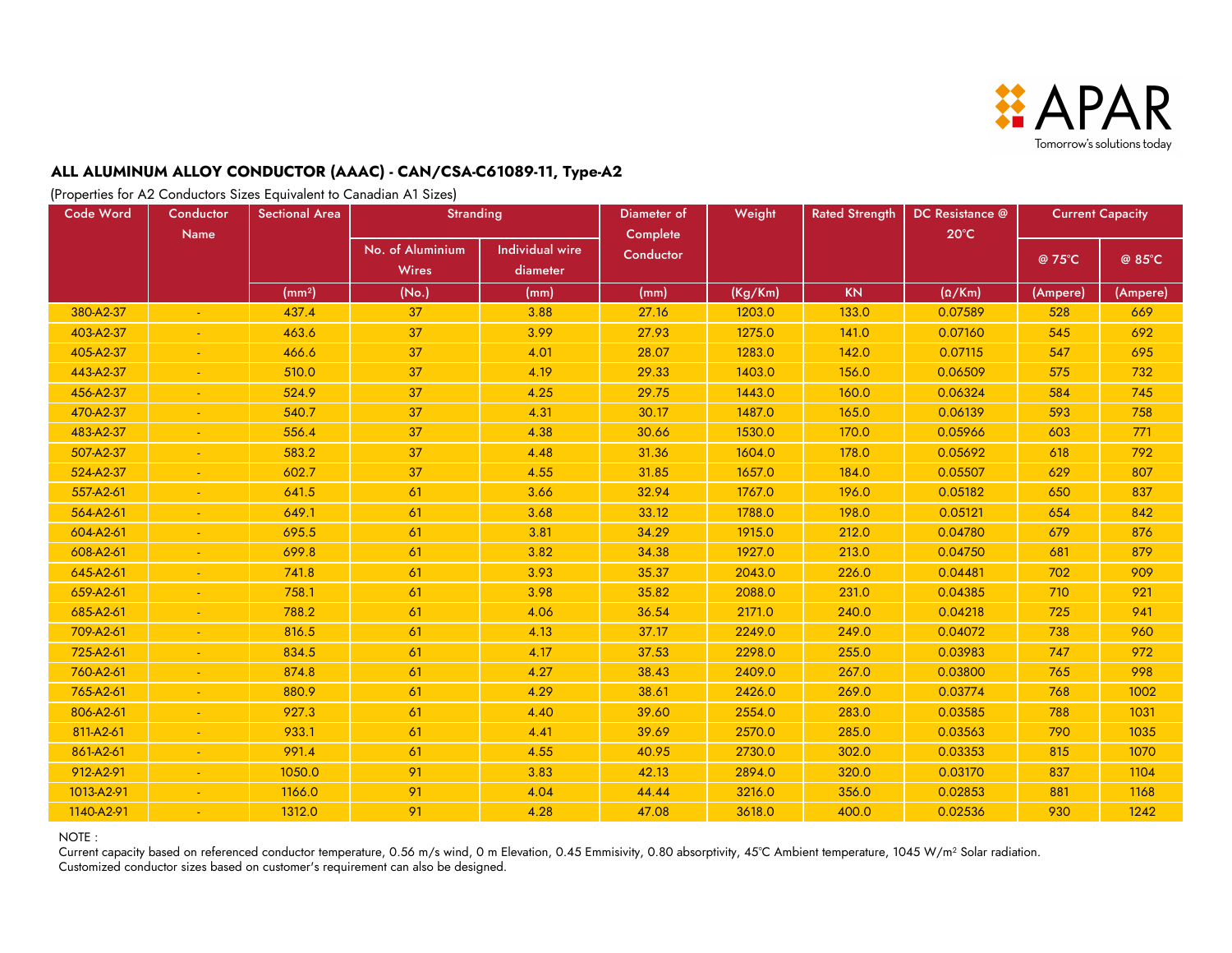

(Properties for A2 Conductors Sizes Equivalent to Canadian A1 Sizes)

| Code Word  | Conductor<br><b>Name</b> | <b>Sectional Area</b> | Stranding                        |                                    | Diameter of<br>Complete | Weight  | <b>Rated Strength</b> | DC Resistance @<br>$20^{\circ}$ C | <b>Current Capacity</b> |          |
|------------|--------------------------|-----------------------|----------------------------------|------------------------------------|-------------------------|---------|-----------------------|-----------------------------------|-------------------------|----------|
|            |                          |                       | No. of Aluminium<br><b>Wires</b> | <b>Individual wire</b><br>diameter | Conductor               |         |                       |                                   | @ 75°C                  | @ 85°C   |
|            |                          | (mm <sup>2</sup> )    | (No.)                            | (mm)                               | (mm)                    | (Kg/Km) | <b>KN</b>             | $(\Omega/Km)$                     | (Ampere)                | (Ampere) |
| 1234-A2-91 |                          | 1420.0                | 91                               | 4.46                               | 49.06                   | 3916.0  | 433.0                 | 0.02343                           | 964                     | 1294     |
| 1267-A2-91 |                          | 1458.0                | 91                               | 4.52                               | 49.72                   | 4020.0  | 445.0                 | 0.02283                           | 975                     | 1311     |
| 1393-A2-91 |                          | 1604.0                | 91                               | 4.74                               | 52.14                   | 4422.0  | 489.0                 | 0.02075                           | 1015                    | 1374     |
| 1520-A2-91 |                          | 1750.0                | 91                               | 4.95                               | 54.45                   | 4824.0  | 534.0                 | 0.01902                           | 1051                    | 1432     |
| 1524-A2-91 |                          | 1754.0                | 91                               | 4.95                               | 54.45                   | 4836.0  | 535.0                 | 0.01897                           | 1052                    | 1434     |
| 1773-A2-91 |                          | 2041.0                | 91                               | 5.34                               | 58.74                   | 5628.0  | 623.0                 | 0.01630                           | 1112                    | 1534     |
| 1844-A2-91 |                          | 2123.0                | 91                               | 5.45                               | 59.95                   | 5853.0  | 648.0                 | 0.01568                           | 1127                    | 1559     |

### **ALL ALUMINUM ALLOY CONDUCTOR (AAAC) - CAN/CSA-C61089-11, Type-A4**

(Properties for A4 Conductors Sizes Equivalent to Canadian A1 Sizes)

| <b>Code Word</b> | Conductor      | <b>Sectional Area</b> | <b>Stranding</b>                 |                             | Weight<br>Diameter of |         | <b>Rated Strength</b> | DC Resistance @ | <b>Current Capacity</b> |          |
|------------------|----------------|-----------------------|----------------------------------|-----------------------------|-----------------------|---------|-----------------------|-----------------|-------------------------|----------|
|                  | <b>Name</b>    |                       | No. of Aluminium<br><b>Wires</b> | Individual wire<br>diameter | Complete<br>Conductor |         |                       | $20^{\circ}$ C  | @ 75°C                  | @ 85°C   |
|                  |                | (mm <sup>2</sup> )    | (No.)                            | (mm)                        | (mm)                  | (Kg/Km) | <b>KN</b>             | $(\Omega/Km)$   | (Ampere)                | (Ampere) |
| $13 - A4 - 7$    | Fredericton    | 14.11                 |                                  | 1.60                        | 4.80                  | 38.51   | 3.53                  | 2.1540          | 73                      | 87       |
| $21-A4-7$        | Whitehorse     | 22.44                 | $7^{\circ}$                      | 2.02                        | 6.06                  | 61.26   | 5.61                  | 1.3540          | 97                      | 115      |
| $27-A4-7$        |                | 28.29                 | $\overline{7}$                   | 2.27                        | 6.81                  | 77.23   | 7.07                  | 1.0740          | 111                     | 133      |
| $34 - A4 - 7$    | <b>Halifax</b> | 35.67                 | $7^{\circ}$                      | 2.55                        | 7.65                  | 97.40   | 8.92                  | 0.8516          | 128                     | 153      |
| 42-A4-7          | Regina         | 44.99                 | $\overline{7}$                   | 2.86                        | 8.58                  | 122.8   | 11.3                  | 0.6752          | 147                     | 176      |
| 54-A4-7          | Montreal       | 56.77                 | 7 <sup>1</sup>                   | 3.21                        | 9.63                  | 155.0   | 14.2                  | 0.5351          | 169                     | 203      |
| 67-A4-7          | Winnipeg       | 71.55                 | $\overline{7}$                   | 3.61                        | 10.83                 | 195.3   | 17.9                  | 0.4246          | 194                     | 234      |
| 85-A4-7          | <b>Toronto</b> | 90.2                  | $7^{\circ}$                      | 4.05                        | 12.15                 | 246.3   | 22.6                  | 0.3368          | 222                     | 269      |
| $107 - A4 - 7$   | Vancouver      | 1113.7                | $7^{\circ}$                      | 4.55                        | 13.65                 | 310.6   | 28.4                  | 0.2671          | 254                     | 310      |
| 127-A4-19        |                | 134.4                 | 19                               | 3.00                        | 15.00                 | 368.7   | 33.6                  | 0.2271          | 280                     | 343      |
| $135 - A4 - 7$   |                | 143.4                 | $\overline{7}$                   | 5.11                        | 15.33                 | 391.6   | 35.9                  | 0.2118          | 291                     | 357      |

NOTE :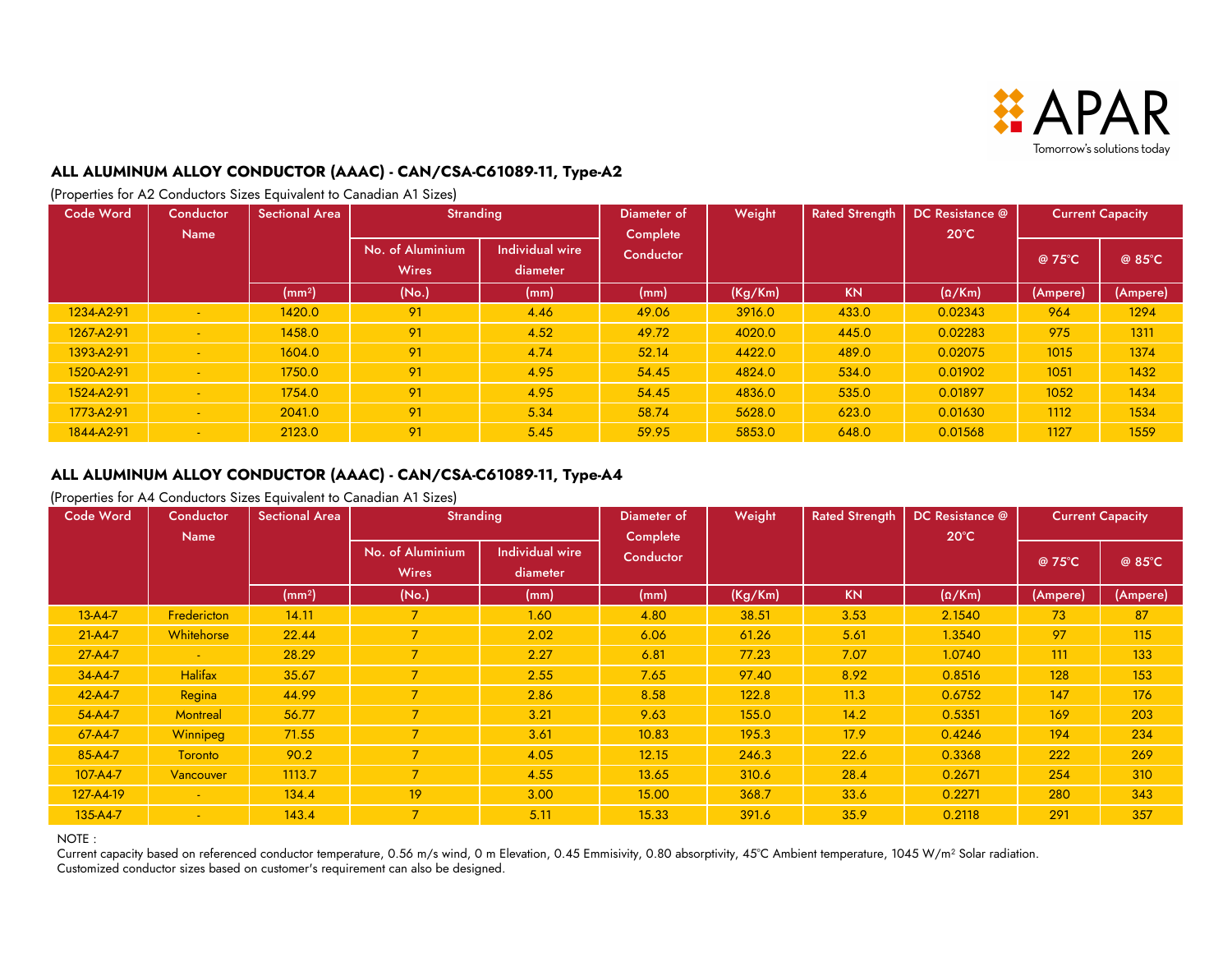

(Properties for A4 Conductors Sizes Equivalent to Canadian A1 Sizes)

| <b>Code Word</b> | Conductor<br><b>Name</b> | <b>Sectional Area</b> | <b>Stranding</b>                 |                                    | Diameter of<br>Complete | Weight  | <b>Rated Strength</b> | DC Resistance @<br>$20^{\circ}$ C | <b>Current Capacity</b> |          |
|------------------|--------------------------|-----------------------|----------------------------------|------------------------------------|-------------------------|---------|-----------------------|-----------------------------------|-------------------------|----------|
|                  |                          |                       | No. of Aluminium<br><b>Wires</b> | <b>Individual wire</b><br>diameter | Conductor               |         |                       |                                   | @ 75°C                  | @ 85°C   |
|                  |                          | (mm <sup>2</sup> )    | (No.)                            | (mm)                               | (mm)                    | (Kg/Km) | <b>KN</b>             | $(\Omega/Km)$                     | (Ampere)                | (Ampere) |
| 135-A4-19        | Calgary                  | 143.4                 | 19                               | 3.10                               | 15.50                   | 393.5   | 35.9                  | 0.2128                            | 291                     | 357      |
| 152-A4-19        |                          | 161.3                 | 19                               | 3.29                               | 16.45                   | 442.4   | 40.3                  | 0.1893                            | 312                     | 383      |
| 170-A4-19        | Edmonton                 | 180.8                 | 19                               | 3.48                               | 17.40                   | 496.1   | 45.2                  | 0.1688                            | 333                     | 411      |
| 177-A4-19        |                          | 188.1                 | 19                               | 3.55                               | 17.75                   | 516.2   | 47.0                  | 0.1622                            | 341                     | 421      |
| 201-A4-19        | <b>Brockville</b>        | 213.7                 | 19                               | 3.78                               | 18.90                   | 586.2   | 53.4                  | 0.1429                            | 367                     | 454      |
| 203-A4-19        |                          | 215.0                 | 19                               | 3.80                               | 19.00                   | 589.9   | 53.8                  | 0.1420                            | 368                     | 456      |
| 228-A4-19        |                          | 241.9                 | 19                               | 4.03                               | 20.15                   | 663.7   | 60.5                  | 0.1262                            | 394                     | 489      |
| 242-A4-19        | Quebec                   | 256.4                 | 19                               | 4.15                               | 20.75                   | 703.5   | 64.1                  | 0.1190                            | 407                     | 507      |
| 253-A4-19        |                          | 268.8                 | 19                               | 4.24                               | 21.20                   | 737.4   | 67.2                  | 0.1136                            | 418                     | 521      |
| 279-A4-37        |                          | 295.7                 | 37                               | 3.19                               | 22.33                   | 813.0   | 73.9                  | 0.1035                            | 441                     | 552      |
| 282-A4-19        |                          | 299.1                 | 19                               | 4.48                               | 22.40                   | 820.7   | 74.8                  | 0.1020                            | 445                     | 556      |
| 304-A4-37        |                          | 322.5                 | 37                               | 3.33                               | 23.31                   | 887.0   | 80.6                  | 0.09486                           | 463                     | 581      |
| 322-A4-37        |                          | 341.9                 | 37                               | 3.43                               | 24.01                   | 940.2   | 85.5                  | 0.08949                           | 479                     | 602      |
| 329-A4-37        |                          | 349.4                 | 37                               | 3.47                               | 24.29                   | 960.9   | 87.4                  | 0.08757                           | 485                     | 609      |
| 355-A4-37        |                          | 376.3                 | 37                               | 3.60                               | 25.20                   | 1035.0  | 94.1                  | 0.08131                           | 505                     | 637      |
| 363-A4-37        |                          | 384.6                 | 37                               | 3.64                               | 25.48                   | 1058.0  | 96.2                  | 0.07955                           | 512                     | 645      |
| 380-A4-37        |                          | 403.2                 | 37                               | 3.72                               | 26.04                   | 1109.0  | 101.0                 | 0.07589                           | 525                     | 663      |
| 403-A4-37        |                          | 427.4                 | 37                               | 3.83                               | 26.81                   | 1175.0  | 107.0                 | 0.07160                           | 542                     | 686      |
| 405-A4-37        |                          | 430.0                 | 37                               | 3.85                               | 26.95                   | 1183.0  | 108.0                 | 0.07115                           | 544                     | 689      |
| 443-A4-37        |                          | 470.1                 | 37                               | 4.02                               | 28.14                   | 1293.0  | 118.0                 | 0.06509                           | 572                     | 726      |
| 456-A4-37        |                          | 483.8                 | 37                               | 4.08                               | 28.56                   | 1330.0  | 121.0                 | 0.06324                           | 581                     | 739      |
| 470-A4-37        |                          | 498.4                 | 37                               | 4.14                               | 28.98                   | 1371.0  | 125.0                 | 0.06139                           | 590                     | 752      |
| 483-A4-37        |                          | 512.8                 | 37                               | 4.20                               | 29.40                   | 1410.0  | 128.0                 | 0.05966                           | 600                     | 764      |
| 507-A4-37        |                          | 537.6                 | 37                               | 4.30                               | 30.10                   | 1478.0  | 134.0                 | 0.05692                           | 615                     | 786      |
| 524-A4-37        |                          | 555.6                 | 37                               | 4.37                               | 30.59                   | 1528.0  | 139.0                 | 0.05507                           | 626                     | 801      |
| 557-A4-61        |                          | 591.3                 | 61                               | 3.51                               | 31.59                   | 1628.0  | 148.0                 | 0.05182                           | 647                     | 830      |

NOTE :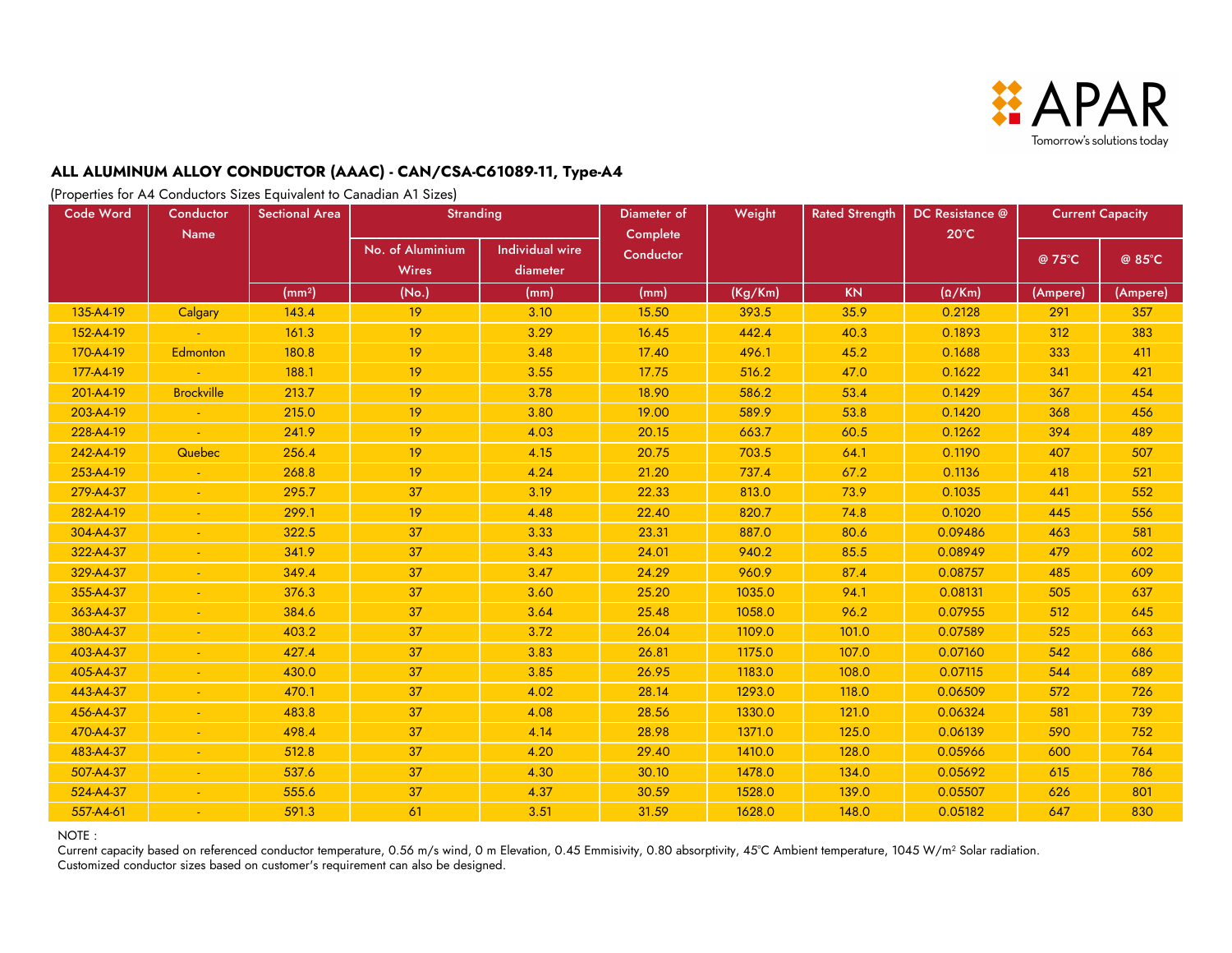

(Properties for A4 Conductors Sizes Equivalent to Canadian A1 Sizes)

| Code Word  | Conductor<br><b>Name</b> | <b>Sectional Area</b> | <b>Stranding</b>                 |                                    | Diameter of<br>Complete | Weight  | <b>Rated Strength</b> | DC Resistance @<br>$20^{\circ}$ C | <b>Current Capacity</b> |          |
|------------|--------------------------|-----------------------|----------------------------------|------------------------------------|-------------------------|---------|-----------------------|-----------------------------------|-------------------------|----------|
|            |                          |                       | No. of Aluminium<br><b>Wires</b> | <b>Individual wire</b><br>diameter | Conductor               |         |                       |                                   | @ 75°C                  | @ 85°C   |
|            |                          | (mm <sup>2</sup> )    | (No.)                            | (mm)                               | (mm)                    | (Kg/Km) | <b>KN</b>             | $(\Omega/Km)$                     | (Ampere)                | (Ampere) |
| 564-A4-61  |                          | 598.3                 | 61                               | 3.53                               | 31.77                   | 1648.0  | 150.0                 | 0.05121                           | 651                     | 835      |
| 604-A4-61  |                          | 641.0                 | 61                               | 3.66                               | 32.94                   | 1765.0  | 160.0                 | 0.04780                           | 676                     | 870      |
| 608-A4-61  |                          | 645.1                 | 61                               | 3.67                               | 33.03                   | 1777.0  | 161.0                 | 0.04750                           | 678                     | 873      |
| 645-A4-61  |                          | 683.8                 | 61                               | 3.78                               | 34.02                   | 1883.0  | 171.0                 | 0.04481                           | 699                     | 902      |
| 659-A4-61  |                          | 698.8                 | 61                               | 3.82                               | 34.38                   | 1925.0  | 175.0                 | 0.04385                           | 707                     | 914      |
| 685-A4-61  |                          | 726.5                 | 61                               | 2.89                               | 26.01                   | 2001.0  | 182.0                 | 0.04218                           | 697                     | 881      |
| 709-A4-61  |                          | 752.6                 | 61                               | 3.96                               | 35.64                   | 2073.0  | 188.0                 | 0.04072                           | 735                     | 953      |
| 725-A4-61  |                          | 769.2                 | 61                               | 4.01                               | 36.09                   | 2118.0  | 192.0                 | 0.03983                           | 744                     | 965      |
| 760-A4-61  |                          | 806.3                 | 61                               | 4.10                               | 36.90                   | 2221.0  | 202.0                 | 0.03800                           | 762                     | 991      |
| 765-A4-61  |                          | 812.0                 | 61                               | 4.12                               | 37.08                   | 2236.0  | 203.0                 | 0.03774                           | 765                     | 995      |
| 806-A4-61  |                          | 854.7                 | 61                               | 4.22                               | 37.98                   | 2354.0  | 214.0                 | 0.03585                           | 785                     | 1023     |
| 811-A4-61  |                          | 860.1                 | 61                               | 4.24                               | 38.16                   | 2369.0  | 215.0                 | 0.03563                           | 787                     | 1027     |
| 861-A4-61  |                          | 913.8                 | 61                               | 4.37                               | 39.33                   | 2517.0  | 229.0                 | 0.03353                           | 812                     | 1062     |
| 912-A4-91  |                          | 967.6                 | 91                               | 3.68                               | 40.48                   | 2668.0  | 242.0                 | 0.03170                           | 835                     | 1095     |
| 1013-A4-91 |                          | 1075.0                | 91                               | 3.88                               | 42.68                   | 2964.0  | 269.0                 | 0.02853                           | 878                     | 1160     |
| 1140-A4-91 |                          | 1209.0                | 91                               | 4.11                               | 45.21                   | 3335.0  | 302.0                 | 0.02536                           | 928                     | 1233     |
| 1234-A4-91 |                          | 1309.0                | 91                               | 4.28                               | 47.08                   | 3610.0  | 327.0                 | 0.02343                           | 962                     | 1285     |
| 1267-A4-91 |                          | 1344.0                | 91                               | 4.34                               | 47.74                   | 3705.0  | 336.0                 | 0.02283                           | 973                     | 1302     |
| 1393-A4-91 |                          | 1478.0                | 91                               | 4.55                               | 50.05                   | 4076.0  | 370.0                 | 0.02075                           | 1013                    | 1364     |
| 1520-A4-91 |                          | 1613.0                | 91                               | 4.75                               | 52.25                   | 4446.0  | 403.0                 | 0.01902                           | 1049                    | 1422     |
| 1524-A4-91 |                          | 1617.0                | 91                               | 4.76                               | 52.36                   | 4457.0  | 404.0                 | 0.01897                           | 1050                    | 1424     |
| 1773-A4-91 |                          | 1881.0                | 91                               | 5.13                               | 56.43                   | 5187.0  | 470.0                 | 0.01630                           | 1111                    | 1523     |
| 1844-A4-91 |                          | 1957.0                | 91                               | 5.23                               | 57.53                   | 5395.0  | 489.0                 | 0.01568                           | 1126                    | 1549     |

#### NOTE :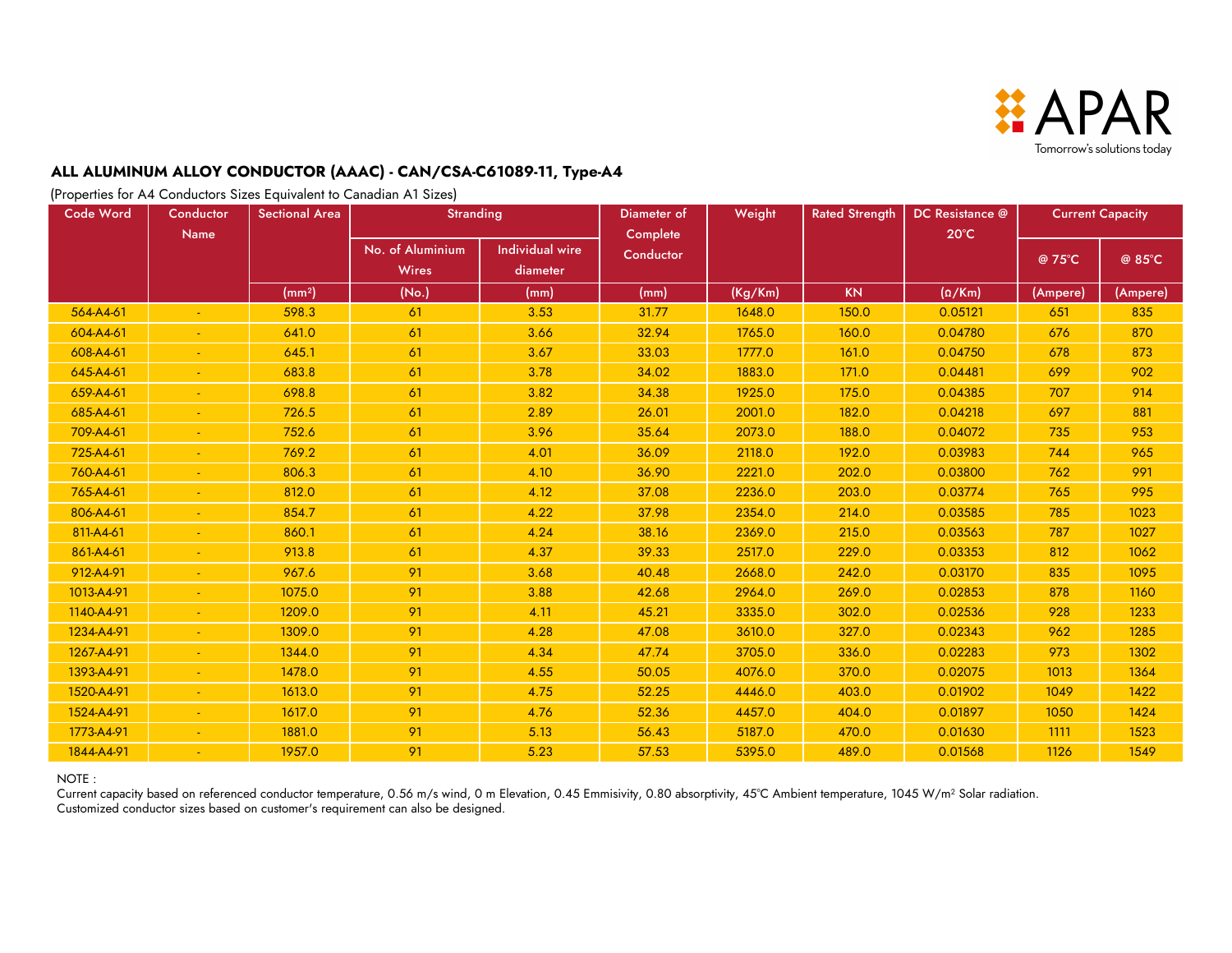

#### No. of Aluminium **Wires** Individual wire diameter @ 75°C @ 85°C (mm²) (No.) (mm) (mm) (Kg/Km) KN (Ω/Km) (Ampere) (Ampere) 15.52 7 1.68 5.04 42.90 4.93 2.1588 74 88 24.71 | 7 | 2.12 | 6.36 | 67.80 | 7.85 | 1.3557 | 98 | 116 39.19 7 2.67 8.01 107.50 12.45 0.8547 129 154 62.44 7 3.37 10.11 171.30 19.00 0.5365 170 205 78.55 7 3.78 11.34 215.50 23.91 0.4264 195 236 99.30 7 4.25 12.75 272.50 30.22 0.3373 224 272 125.09 | 7 | 4.77 | 14.31 | 343.20 | 38.07 | 0.2678 | 256 | 313 158.59 | 19 | 3.26 | 16.30 | 435.10 | 46.75 | 0.2112 | 295 | 362 199.90 | 19 | 3.66 | 18.30 | 548.50 | 58.93 | 0.1676 | 337 | 417 236.38 | 19 | 3.98 | 19.90 | 648.60 | 69.69 | 0.1417 | 371 | 461 283.67 19 4.36 21.80 778.30 83.63 0.1181 412 514 331.04 19 4.71 23.55 908.30 97.59 0.1012 449 564 374.53 | 37 | 3.59 | 25.13 | 1027.60 | 108.00 | 0.0894 | 482 | 607 469.62 | 37 | 4.02 | 28.14 | 1288.50 | 135.50 | 0.0713 | 547 | 695 547.34 | 61 | 3.38 | 30.42 | 1501.80 | 156.20 | 0.0612 | 595 | 760 590.25 | 61 | 3.51 | 31.59 | 1619.50 | 168.40 | 0.0568 | 619 | 794 638.27 | 61 | 3.65 | 32.85 | 1751.30 | 182.10 | 0.0525 | 646 | 831 684.55 | 61 | 3.78 | 34.02 | 1878.30 | 195.30 | 0.0489 | 671 | 866 728.70 | 61 | 3.90 | 35.10 | 1999.40 | 207.90 | 0.0460 | 693 | 897 33.54 7 2.47 7.41 92.00 10.66 0.9987 118 140 53.52 | 7 | 3.12 | 9.36 | 146.80 | 17.01 | 0.6259 | 155 | 187 67.35 7 3.50 10.50 184.80 20.50 0.4974 178 215 84.91 7 3.93 11.79 233.00 25.84 0.3945 204 247 107.41 7 4.42 13.26 294.70 32.69 0.3119 234 285 126.37 | 19 | 2.91 | 14.55 | 346.70 | 38.90 | 0.2651 | 258 | 316 151.85 19 3.19 15.95 416.70 46.75 0.2206 287 353 177.62 19 3.45 17.25 487.30 52.36 0.1886 315 388 Rated Strength | DC Resistance @ 20°C Sectional Area | Stranding | Diameter of | Weight | Rated Strength | DC Resistance @ | Current Capacity | Current Capacity **Complete Conductor Weight**

#### **ALL ALUMINUM ALLOY CONDUCTOR (AAAC) - ABNT NBR 10298**

NOTE :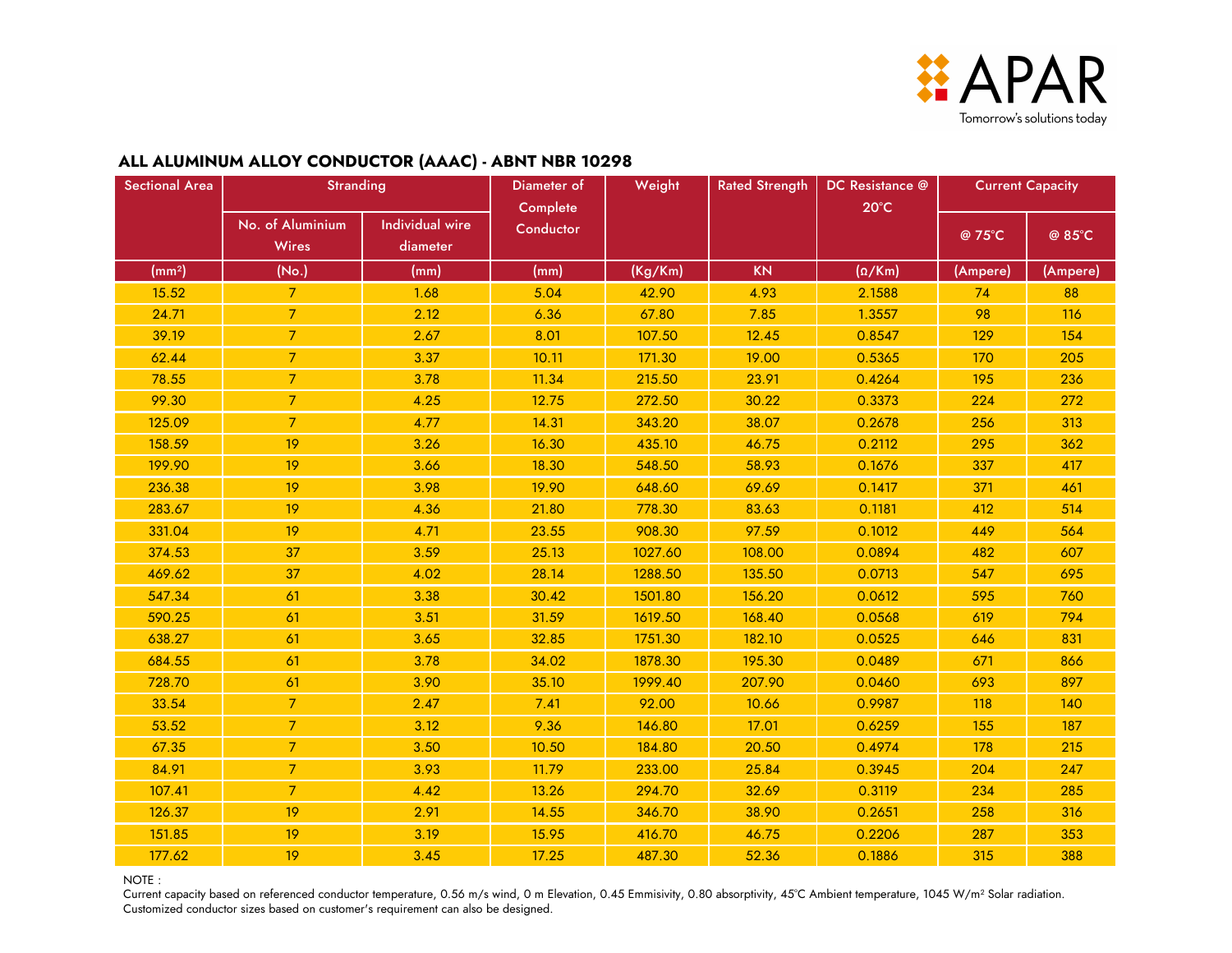

### **ALL ALUMINUM ALLOY CONDUCTOR (AAAC) - ABNT NBR 10298**

| <b>Sectional Area</b> | <b>Stranding</b>                 |                                    | Diameter of<br>Complete | Weight  | <b>Rated Strength</b> | DC Resistance @<br>$20^{\circ}$ C |          | <b>Current Capacity</b> |
|-----------------------|----------------------------------|------------------------------------|-------------------------|---------|-----------------------|-----------------------------------|----------|-------------------------|
|                       | No. of Aluminium<br><b>Wires</b> | <b>Individual wire</b><br>diameter | Conductor               |         |                       |                                   | @ 75°C   | @ 85°C                  |
| (mm <sup>2</sup> )    | (No.)                            | (mm)                               | (mm)                    | (Kg/Km) | <b>KN</b>             | $(\Omega/Km)$                     | (Ampere) | (Ampere)                |
| 203.19                | 19                               | 3.69                               | 18.45                   | 557.50  | 59.90                 | 0.1649                            | 340      | 421                     |
| 228.14                | 19                               | 3.91                               | 19.55                   | 626.00  | 67.26                 | 0.1468                            | 364      | 451                     |
| 253.30                | 19                               | 4.12                               | 20.60                   | 695.00  | 74.68                 | 0.1322                            | 386      | 480                     |
| 279.26                | 37                               | 3.10                               | 21.70                   | 766.20  | 84.12                 | 0.1200                            | 408      | 510                     |
| 303.18                | 37                               | 3.23                               | 22.61                   | 831.90  | 91.32                 | 0.1105                            | 428      | 535                     |
| 330.03                | 37                               | 3.37                               | 23.59                   | 905.50  | 95.20                 | 0.1015                            | 449      | 563                     |
| 353.95                | 37                               | 3.49                               | 24.43                   | 971.20  | 102.10                | 0.0946                            | 467      | 587                     |
| 380.81                | 37                               | 3.62                               | 25.34                   | 1044.90 | 109.90                | 0.0880                            | 486      | 613                     |
| 404.31                | 37                               | 3.73                               | 26.11                   | 1109.30 | 116.60                | 0.0829                            | 503      | 635                     |
| 455.70                | 37                               | 3.96                               | 27.72                   | 1250.40 | 131.50                | 0.0735                            | 538      | 682                     |
| 507.74                | 37                               | 4.18                               | 29.26                   | 1393.10 | 146.50                | 0.0660                            | 571      | 727                     |
| 631.30                | 61                               | 3.63                               | 32.67                   | 1732.10 | 180.10                | 0.0531                            | 642      | 825                     |
| 758.90                | 61                               | 3.98                               | 35.82                   | 2082.30 | 216.50                | 0.0441                            | 709      | 918                     |
| 885.84                | 61                               | 4.30                               | 38.70                   | 2430.60 | 252.70                | 0.0378                            | 767      | 1002                    |

#### NOTE :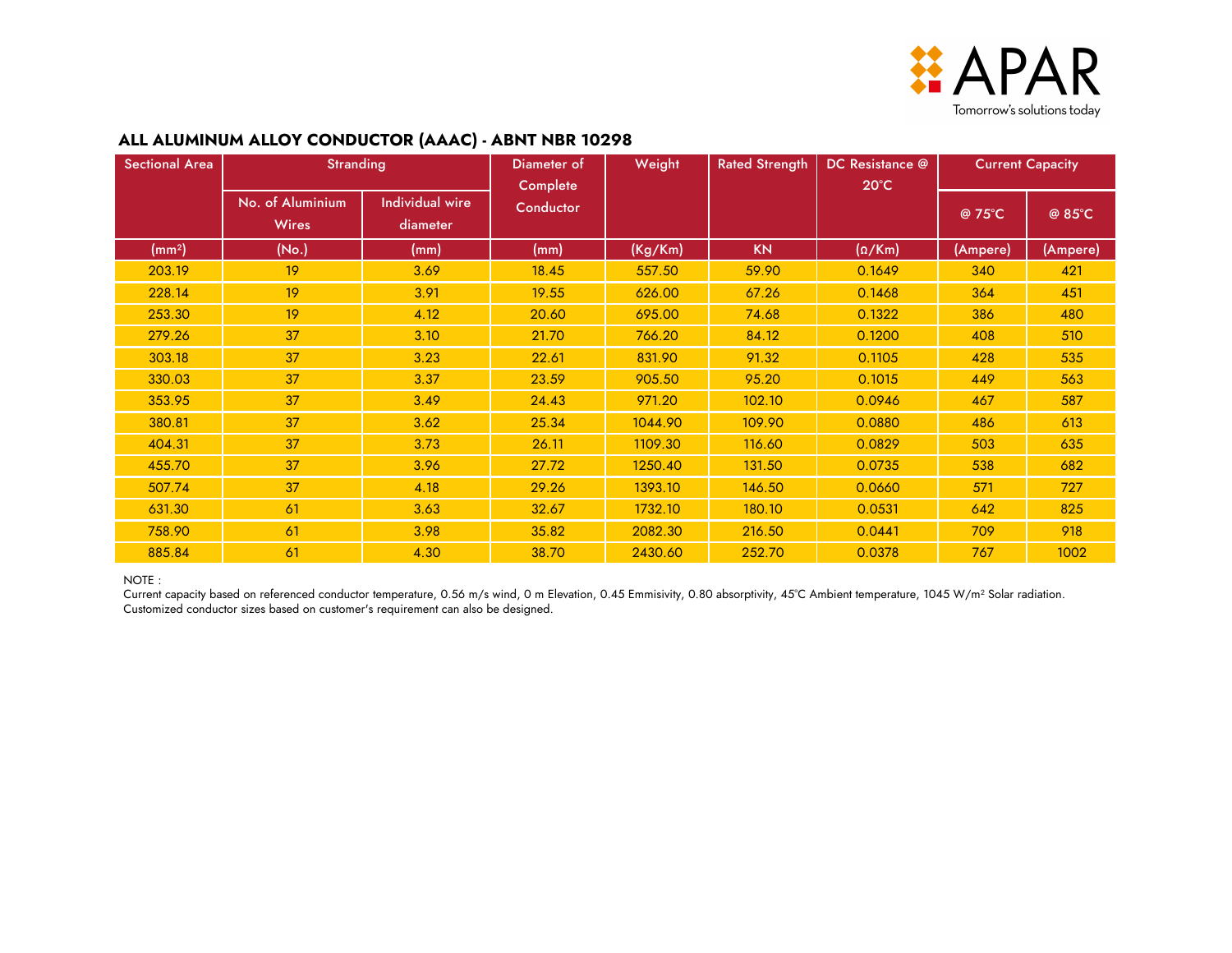

### **ALL ALUMINUM ALLOY CONDUCTOR (AAAC) - IS 398 PART-IV**

| <b>Actual Area</b> | <b>Stranding</b>                 |                                    | Diameter of           | Weight  | <b>Rated Strength</b> | DC Resistance @ | <b>Current Capacity</b> |          |
|--------------------|----------------------------------|------------------------------------|-----------------------|---------|-----------------------|-----------------|-------------------------|----------|
|                    | No. of Aluminium<br><b>Wires</b> | <b>Individual wire</b><br>diameter | Complete<br>Conductor |         |                       | $20^{\circ}$ C  | @ 75°C                  | @ 85°C   |
| (mm <sup>2</sup> ) | (No.)                            | (mm)                               | (mm)                  | (Kg/Km) | <b>KN</b>             | $(\Omega/Km)$   | (Ampere)                | (Ampere) |
| 15                 | 3                                | 2.50                               | 5.39                  | 40.15   | 4.33                  | 2.3040          | 73                      | 86       |
| 22                 | $\overline{7}$                   | 2.00                               | 6.00                  | 60.16   | 6.45                  | 1.5410          | 91                      | 108      |
| 34                 | $\overline{7}$                   | 2.50                               | 7.50                  | 94.00   | 10.11                 | 0.9900          | 118                     | 141      |
| 55                 | $\overline{7}$                   | 3.15                               | 9.45                  | 149.20  | 16.03                 | 0.6210          | 156                     | 188      |
| 80                 | $\overline{7}$                   | 3.81                               | 11.43                 | 218.26  | 23.41                 | 0.4250          | 195                     | 237      |
| 100                | $\overline{7}$                   | 4.26                               | 12.78                 | 272.86  | 29.26                 | 0.3390          | 223                     | 271      |
| 125                | 19                               | 2.89                               | 14.45                 | 342.51  | 36.64                 | 0.2735          | 254                     | 310      |
| 148                | 19                               | 3.15                               | 15.75                 | 406.91  | 43.50                 | 0.2290          | 281                     | 345      |
| 173                | 19                               | 3.40                               | 17.00                 | 474.02  | 50.54                 | 0.1969          | 307                     | 378      |
| 200                | 19                               | 3.66                               | 18.30                 | 549.40  | 58.66                 | 0.1710          | 334                     | 412      |
| 232                | 19                               | 3.94                               | 19.70                 | 636.67  | 68.05                 | 0.1471          | 364                     | 451      |
| 288                | 37                               | 3.15                               | 22.05                 | 794.05  | 84.71                 | 0.1182          | 412                     | 515      |
| 346                | 37                               | 3.45                               | 24.15                 | 952.56  | 101.58                | 0.0984          | 457                     | 575      |
| 400                | 37                               | 3.71                               | 25.97                 | 1101.63 | 117.40                | 0.0829          | 503                     | 635      |
| 465                | 37                               | 4.00                               | 28.00                 | 1280.50 | 136.38                | 0.0734          | 539                     | 684      |
| 525                | 61                               | 3.31                               | 29.79                 | 1448.39 | 146.03                | 0.0651          | 576                     | 734      |
| 570                | 61                               | 3.45                               | 31.05                 | 1573.71 | 158.66                | 0.0598          | 603                     | 772      |
| 604                | 61                               | 3.55                               | 31.95                 | 1666.00 | 167.99                | 0.0568          | 620                     | 796      |
| 642                | 61                               | 3.66                               | 32.94                 | 1771.36 | 178.43                | 0.0534          | 641                     | 825      |
| 695                | 61                               | 3.81                               | 34.29                 | 1919.13 | 193.25                | 0.0492          | 670                     | 864      |
| 767                | 61                               | 4.00                               | 36.00                 | 2115.54 | 213.01                | 0.0446          | 705                     | 914      |

NOTE :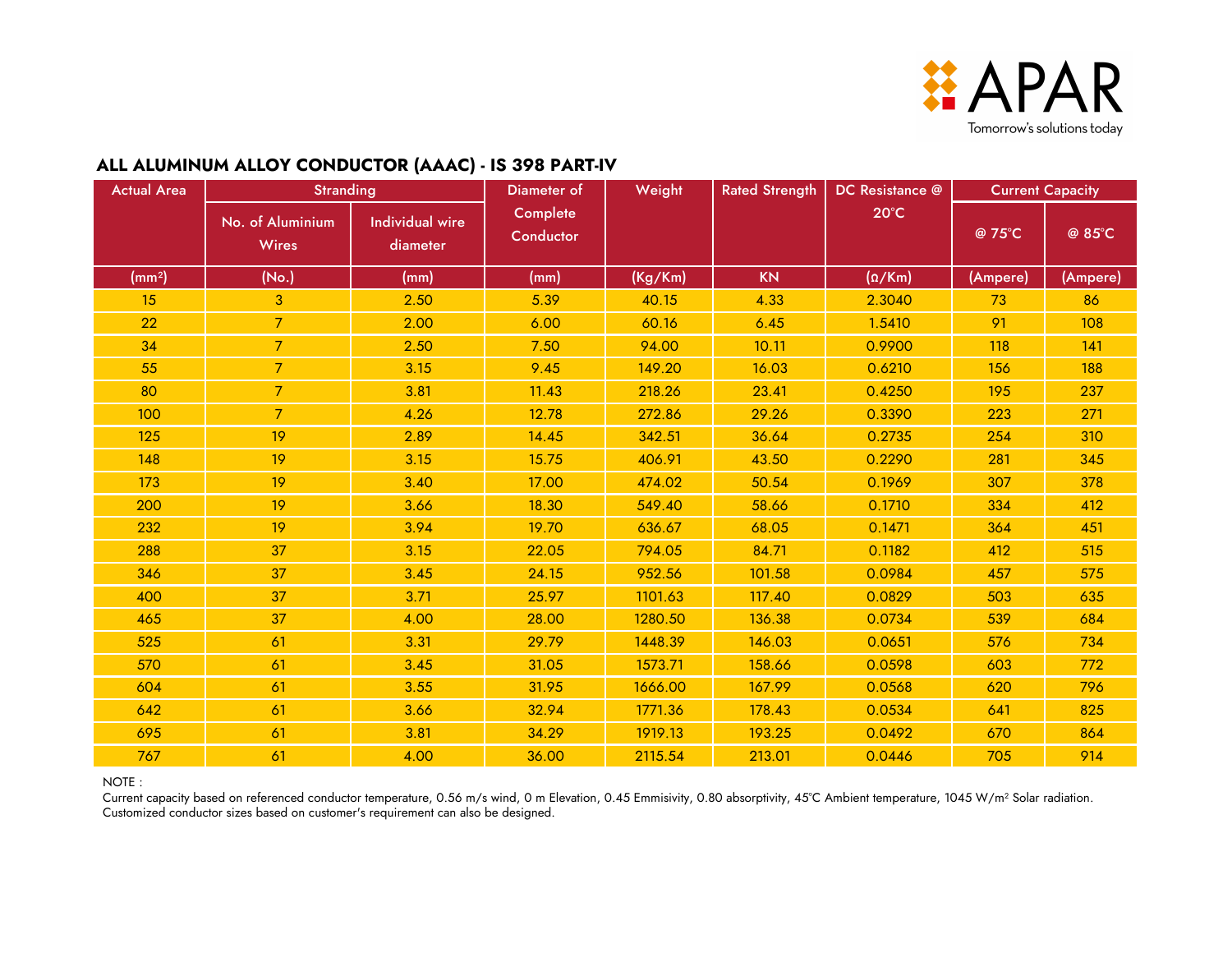

### **ALL ALUMINUM ALLOY CONDUCTOR (AAAC) - AS 1531**

| <b>Code Name</b> | <b>Sectional Area</b> | <b>Stranding</b>                 |                                    | Diameter of           | Weight  | <b>Rated Strength</b> | DC Resistance @ |          | <b>Current Capacity</b> |
|------------------|-----------------------|----------------------------------|------------------------------------|-----------------------|---------|-----------------------|-----------------|----------|-------------------------|
|                  |                       | No. of Aluminium<br><b>Wires</b> | <b>Individual wire</b><br>diameter | Complete<br>Conductor |         |                       | $20^{\circ}$ C  | @ 75°C   | @ 85°C                  |
|                  | (mm <sup>2</sup> )    | (No.)                            | (mm)                               | (mm)                  | (Kg/Km) | <b>KN</b>             | $(\Omega/Km)$   | (Ampere) | (Ampere)                |
| <b>Diamond</b>   | 34.36                 |                                  | 2.50                               | 7.50                  | 94.3    | 9.64                  | 0.9670          | 120      | 143                     |
| <b>Dolomite</b>  | 41.58                 | $\overline{7}$                   | 2.75                               | 8.25                  | 113.0   | 11.60                 | 0.7990          | 134      | 161                     |
| <b>Emerald</b>   | 49.48                 | $\overline{7}$                   | 3.00                               | 9.00                  | 135.0   | 13.90                 | 0.6710          | 149      | 179                     |
| Garnet           | 77.31                 | $\overline{7}$                   | 3.75                               | 11.25                 | 211.0   | 21.70                 | 0.4300          | 194      | 234                     |
| Jade             | 111.33                | $\overline{7}$                   | 4.50                               | 13.50                 | 304.0   | 31.20                 | 0.2980          | 240      | 293                     |
| Jasper           | 124.00                | $\overline{7}$                   | 4.75                               | 14.25                 | 339.0   | 34.80                 | 0.2680          | 256      | 313                     |
| Opal             | 157.60                | 19                               | 3.25                               | 16.25                 | 433.0   | 44.20                 | 0.2120          | 294      | 361                     |
| Patronite        | 182.80                | 19                               | 3.50                               | 17.50                 | 503.0   | 51.30                 | 0.1830          | 320      | 395                     |
| Pearl            | 209.80                | 19                               | 3.75                               | 18.75                 | 576.0   | 58.80                 | 0.1590          | 347      | 430                     |
| <b>Ruby</b>      | 261.60                | 37                               | 3.00                               | 21.00                 | 721.0   | 73.50                 | 0.1280          | 393      | 490                     |
| Ruthenium        | 307.00                | 37                               | 3.25                               | 22.75                 | 845.0   | 86.10                 | 0.1090          | 431      | 540                     |
| <b>Rutile</b>    | 336.70                | 19                               | 4.75                               | 23.75                 | 924.0   | 94.40                 | 0.0991          | 455      | 571                     |
| Sapphire         | 408.50                | 37                               | 3.75                               | 26.25                 | 1120.0  | 115.0                 | 0.0819          | 506      | 640                     |
| Spinel           | 506.10                | 61                               | 3.25                               | 29.25                 | 1400.0  | 135.0                 | 0.0662          | 570      | 726                     |
| <b>Tantalum</b>  | 586.90                | 61                               | 3.50                               | 31.50                 | 1620.0  | 156.0                 | 0.0572          | 617      | 791                     |
| Topaz            | 673.40                | 61                               | 3.75                               | 33.75                 | 1860.0  | 179.0                 | 0.0498          | 665      | 857                     |

#### NOTE :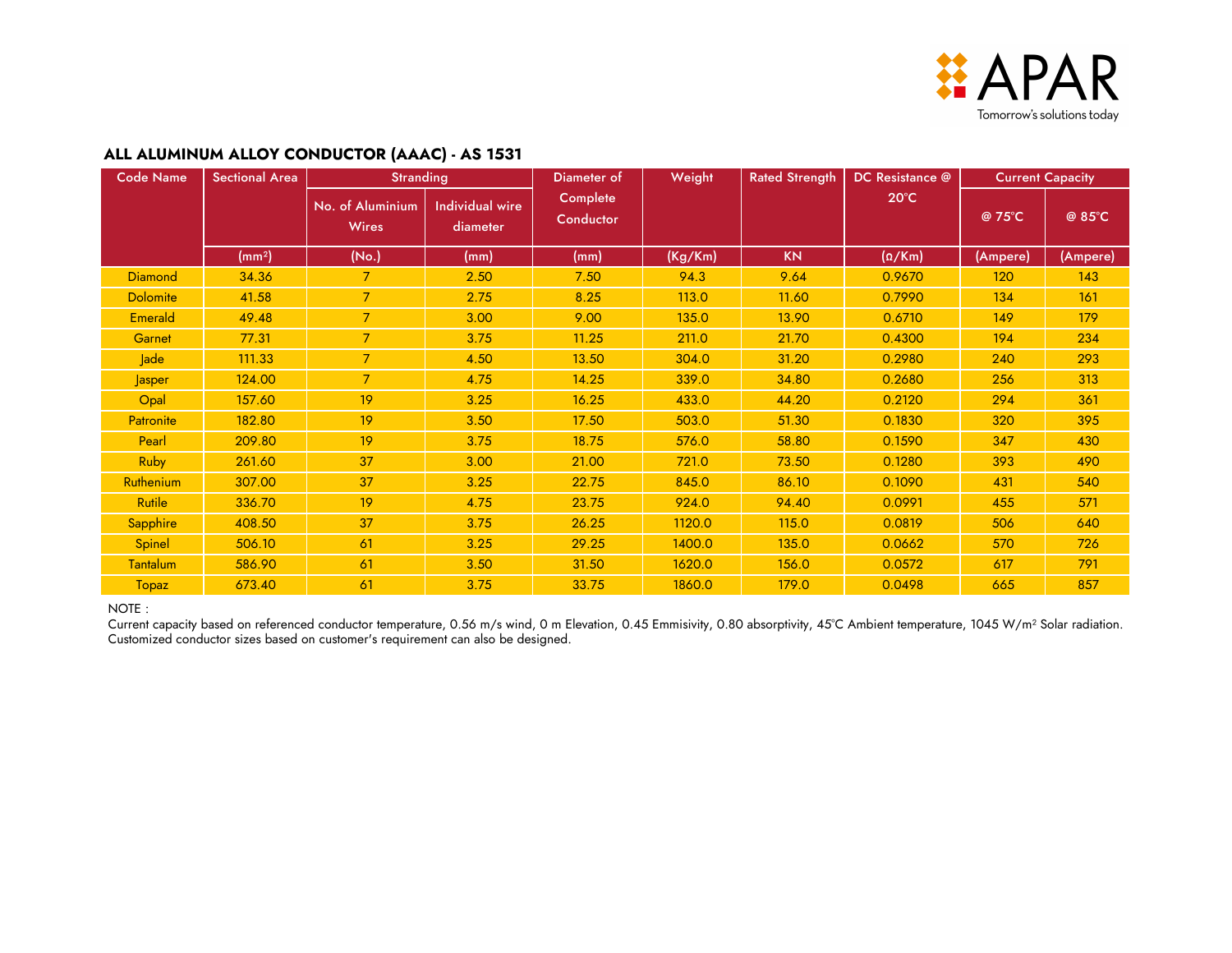

### **ALL ALUMINUM ALLOY CONDUCTOR (AAAC) - IEC 61089- Type A2**

| <b>Code Number</b> | <b>Sectional Area</b> | <b>Stranding</b>                 |                                    | Diameter of           | Weight  | <b>Rated Strength</b> | DC Resistance @ | <b>Current Capacity</b> |          |
|--------------------|-----------------------|----------------------------------|------------------------------------|-----------------------|---------|-----------------------|-----------------|-------------------------|----------|
|                    |                       | No. of Aluminium<br><b>Wires</b> | <b>Individual wire</b><br>diameter | Complete<br>Conductor |         |                       | $20^{\circ}$ C  | @ 75°C                  | @ 85°C   |
|                    | (mm <sup>2</sup> )    | (No.)                            | (mm)                               | (mm)                  | (Kg/Km) | <b>KN</b>             | $(\Omega/Km)$   | (Ampere)                | (Ampere) |
| <b>16</b>          | 18.4                  | $\overline{7}$                   | 1.83                               | 5.49                  | 50.40   | 5.43                  | 1.7896          | 83                      | 98       |
| 25                 | 28.8                  | $\overline{7}$                   | 2.29                               | 6.87                  | 78.70   | 8.49                  | 1.1453          | 108                     | 129      |
| 40                 | 46.0                  | $\overline{7}$                   | 2.89                               | 8.67                  | 125.90  | 13.58                 | 0.7158          | 143                     | 172      |
| 63                 | 72.5                  | $\overline{7}$                   | 3.63                               | 10.89                 | 198.30  | 21.39                 | 0.4545          | 187                     | 226      |
| 100                | 115                   | 19                               | 2.78                               | 13.90                 | 316.30  | 33.95                 | 0.2877          | 246                     | 300      |
| 125                | 144                   | 19                               | 3.10                               | 15.50                 | 395.40  | 42.44                 | 0.2302          | 280                     | 343      |
| 160                | 184                   | 19                               | 3.51                               | 17.55                 | 506.10  | 54.32                 | 0.1798          | 323                     | 399      |
| 200                | 230                   | 19                               | 3.93                               | 19.65                 | 632.70  | 67.91                 | 0.1439          | 368                     | 456      |
| 250                | 288                   | 19                               | 4.39                               | 21.95                 | 790.80  | 84.88                 | 0.1151          | 417                     | 521      |
| 315                | 363                   | 37                               | 3.53                               | 24.71                 | 998.90  | 106.95                | 0.0916          | 475                     | 598      |
| 400                | 460                   | 37                               | 3.98                               | 27.86                 | 1268.40 | 135.81                | 0.0721          | 543                     | 689      |
| 450                | 518                   | 37                               | 4.22                               | 29.54                 | 1426.90 | 152.79                | 0.0641          | 579                     | 739      |
| 500                | 575                   | 37                               | 4.45                               | 31.15                 | 1585.50 | 169.76                | 0.0577          | 614                     | 786      |
| 560                | 645                   | 61                               | 3.67                               | 33.03                 | 1778.40 | 190.14                | 0.0516          | 652                     | 839      |
| 630                | 725                   | 61                               | 3.89                               | 35.01                 | 2000.70 | 213.90                | 0.0458          | 694                     | 898      |
| 710                | 817                   | 61                               | 4.13                               | 37.17                 | 2254.80 | 241.07                | 0.0407          | 738                     | 961      |
| 800                | 921                   | 61                               | 4.38                               | 39.42                 | 2540.80 | 271.62                | 0.0361          | 785                     | 1027     |
| 900                | 1036                  | 91                               | 3.81                               | 41.91                 | 2861.10 | 305.58                | 0.0321          | 832                     | 1096     |
| 1000               | 1151                  | 91                               | 4.01                               | 44.11                 | 3179.00 | 339.53                | 0.0289          | 876                     | 1160     |
| 1120               | 1289                  | 91                               | 4.25                               | 46.75                 | 3560.50 | 380.27                | 0.0258          | 923                     | 1232     |
| 1250               | 1439                  | 91                               | 4.49                               | 49.39                 | 3973.70 | 424.41                | 0.0231          | 970                     | 1303     |

#### NOTE :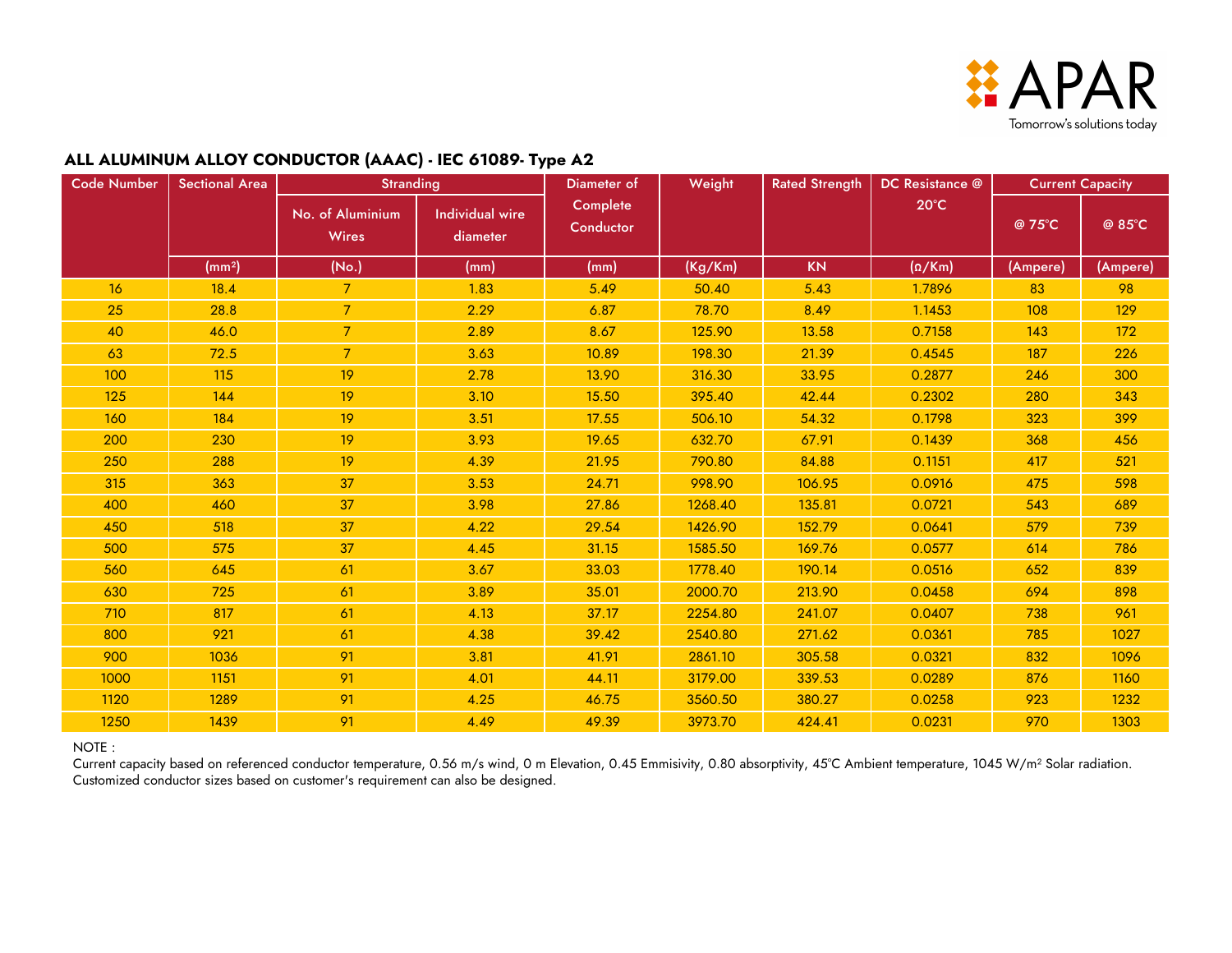

### **ALL ALUMINUM ALLOY CONDUCTOR (AAAC) - IEC 61089- Type A3**

| <b>Code Number</b> | <b>Sectional Area</b> | <b>Stranding</b>                 |                                    | Diameter of           | Weight  | <b>Rated Strength</b> | DC Resistance @ |          | <b>Current Capacity</b> |
|--------------------|-----------------------|----------------------------------|------------------------------------|-----------------------|---------|-----------------------|-----------------|----------|-------------------------|
|                    |                       | No. of Aluminium<br><b>Wires</b> | <b>Individual wire</b><br>diameter | Complete<br>Conductor |         |                       | $20^{\circ}$ C  | @ 75°C   | @ 85°C                  |
|                    | (mm <sup>2</sup> )    | (No.)                            | (mm)                               | (mm)                  | (Kg/Km) | <b>KN</b>             | $(\Omega/Km)$   | (Ampere) | (Ampere)                |
| <b>16</b>          | 18.6                  | 7                                | 1.84                               | 5.52                  | 50.80   | 6.04                  | 1.7896          | 83       | 98                      |
| 25                 | 29.0                  | $\overline{7}$                   | 2.30                               | 6.90                  | 79.50   | 9.44                  | 1.1453          | 108      | 129                     |
| 40                 | 46.5                  | $\overline{7}$                   | 2.91                               | 8.73                  | 127.10  | 15.10                 | 0.7158          | 143      | 172                     |
| 63                 | 73.2                  | $\overline{7}$                   | 3.65                               | 10.95                 | 200.20  | 23.06                 | 0.4545          | 188      | 227                     |
| 100                | 116                   | 19                               | 2.79                               | 13.95                 | 319.30  | 37.76                 | 0.2877          | 246      | 300                     |
| 125                | 145                   | 19                               | 3.12                               | 15.60                 | 399.20  | 47.20                 | 0.2302          | 280      | 344                     |
| 160                | 186                   | 19                               | 3.53                               | 17.65                 | 511.00  | 58.56                 | 0.1798          | 323      | 399                     |
| 200                | 232                   | 19                               | 3.95                               | 19.75                 | 638.70  | 73.20                 | 0.1439          | 368      | 457                     |
| 250                | 290                   | 19                               | 4.41                               | 22.05                 | 798.40  | 91.50                 | 0.1151          | 418      | 522                     |
| 315                | 366                   | 37                               | 3.55                               | 24.85                 | 1008.40 | 115.29                | 0.0916          | 476      | 599                     |
| 400                | 465                   | 37                               | 4.00                               | 28.00                 | 1280.50 | 146.40                | 0.0721          | 544      | 690                     |
| 450                | 523                   | 37                               | 4.24                               | 29.68                 | 1440.50 | 164.70                | 0.0641          | 580      | 739                     |
| 500                | 581                   | 37                               | 4.47                               | 31.29                 | 1600.60 | 183.00                | 0.0577          | 614      | 786                     |
| 560                | 651                   | 61                               | 3.69                               | 33.21                 | 1795.30 | 204.96                | 0.0516          | 652      | 840                     |
| 630                | 732                   | 61                               | 3.91                               | 35.19                 | 2019.80 | 230.58                | 0.0458          | 695      | 899                     |
| 710                | 825                   | 61                               | 4.15                               | 37.35                 | 2276.20 | 259.86                | 0.0407          | 739      | 961                     |
| 800                | 930                   | 61                               | 4.40                               | 39.60                 | 2564.80 | 292.80                | 0.0361          | 785      | 1028                    |
| 900                | 1046                  | 91                               | 3.83                               | 42.13                 | 2888.30 | 329.40                | 0.0321          | 833      | 1097                    |
| 1000               | 1162                  | 91                               | 4.03                               | 44.33                 | 3209.30 | 366.00                | 0.0289          | 876      | 1161                    |
| 1120               | 1301                  | 91                               | 4.27                               | 46.97                 | 3594.40 | 409.92                | 0.0258          | 923      | 1233                    |

NOTE :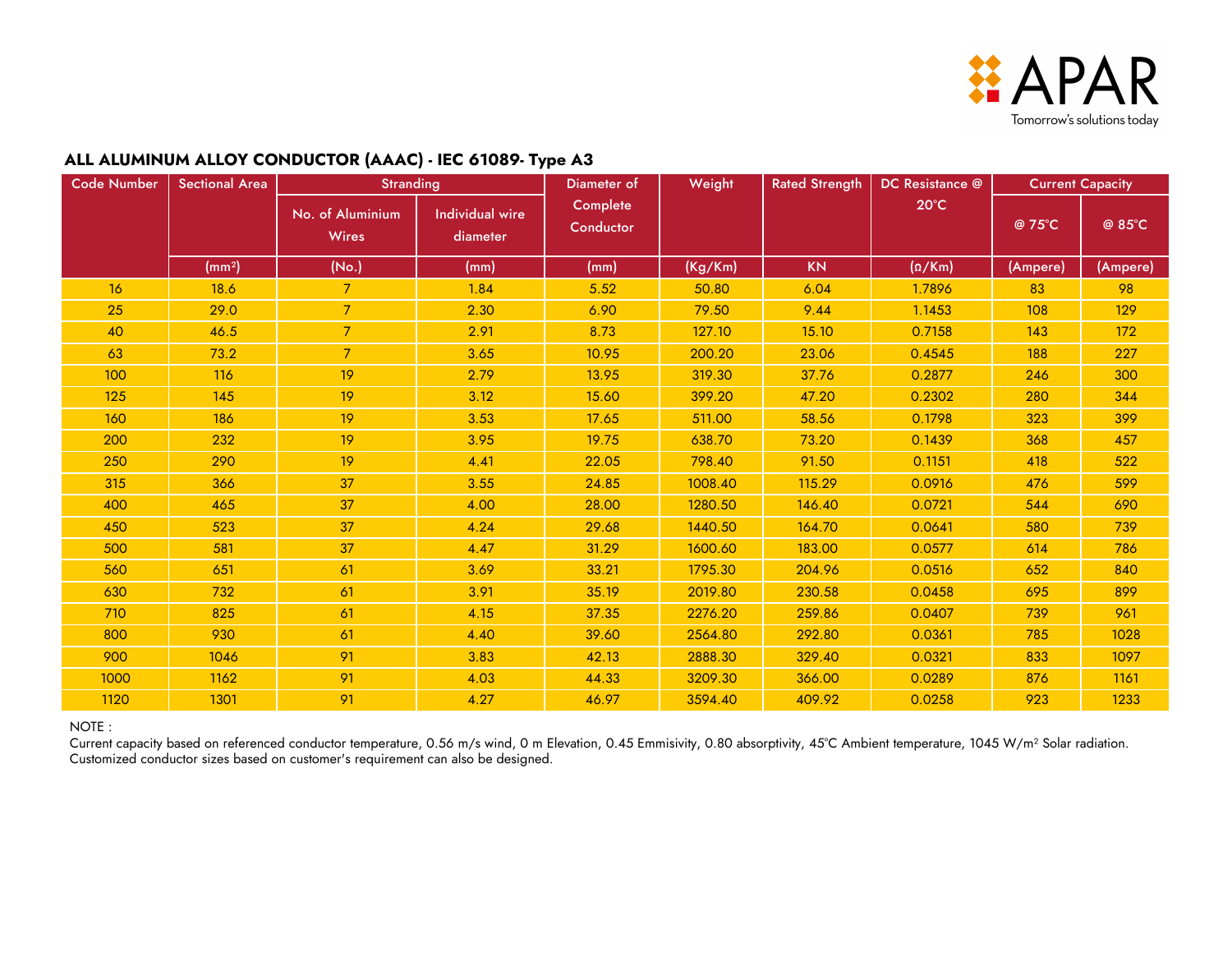

(Used in Finland)

| Code    | Old code        | <b>Sectional Area</b> | <b>Stranding</b>                 |                             | Diameter of           | Weight  |           | Rated Strength   DC Resistance @ | <b>Current Capacity</b> |          |
|---------|-----------------|-----------------------|----------------------------------|-----------------------------|-----------------------|---------|-----------|----------------------------------|-------------------------|----------|
|         |                 |                       | No. of Aluminium<br><b>Wires</b> | Individual wire<br>diameter | Complete<br>Conductor |         |           | $20^{\circ}$ C                   | @ 75°C                  | @ 85°C   |
|         |                 | (mm <sup>2</sup> )    | (No.)                            | (mm)                        | (mm)                  | (Kg/Km) | <b>KN</b> | $(\Omega/Km)$                    | (Ampere)                | (Ampere) |
| 178-AL2 | <b>AAAC 178</b> | 178                   | 19                               | 3.45                        | 17.3                  | 487.6   | 57.73     | 0.1880                           | 315                     | 388      |
| 346-AL2 | <b>AAAC 346</b> | 346                   | 37                               | 3.45                        | 24.2                  | 952.8   | 112.41    | 0.0969                           | 461                     | 579      |
| 638-AL2 | <b>AAAC 638</b> | 638                   | 61                               | 3.65                        | 32.9                  | 1764.0  | 201.06    | 0.0527                           | 645                     | 829      |

### **ALL ALUMINUM ALLOY CONDUCTOR (AAAC) - EN 50182-Type-AL2**

(Used in Spain)

| Code    | Old code | <b>Sectional Area</b> | <b>Stranding</b>                 |                                    | Diameter of           | Weight  | <b>Rated Strength</b> | DC Resistance @ |          | <b>Current Capacity</b> |
|---------|----------|-----------------------|----------------------------------|------------------------------------|-----------------------|---------|-----------------------|-----------------|----------|-------------------------|
|         |          |                       | No. of Aluminium<br><b>Wires</b> | <b>Individual wire</b><br>diameter | Complete<br>Conductor |         |                       | $20^{\circ}$ C  | @ 75°C   | @ 85°C                  |
|         |          | (mm <sup>2</sup> )    | (No.)                            | (mm)                               | (mm)                  | (Kg/Km) | <b>KN</b>             | $(\Omega/Km)$   | (Ampere) | (Ampere)                |
| 28-AL2  | D 28     | 27.8                  | $\overline{7}$                   | 2.25                               | 6.75                  | 76.0    | 9.05                  | 1.1930          | 106      | 126                     |
| 43-AL2  | D 40     | 43.1                  | $\overline{7}$                   | 2.80                               | 8.40                  | 117.7   | 14.01                 | 0.7704          | 137      | 164                     |
| 55-AL2  | D 56     | 54.6                  | $\overline{7}$                   | 3.15                               | 9.45                  | 148.9   | 17.73                 | 0.6087          | 158      | 190                     |
| 76-AL2  | D 80     | 75.5                  | 19                               | 2.25                               | 11.3                  | 207.4   | 24.55                 | 0.4420          | 191      | 231                     |
| 117-AL2 | D 110    | 117.0                 | 19                               | 2.80                               | 14.0                  | 321.2   | 38.02                 | 0.2854          | 247      | 302                     |
| 148-AL2 | D 145    | 148.1                 | 19                               | 3.15                               | 15.8                  | 406.5   | 48.12                 | 0.2255          | 284      | 348                     |
| 188-AL2 | D 180    | 188.1                 | 19                               | 3.55                               | 17.8                  | 516.3   | 59.24                 | 0.1776          | 326      | 402                     |
| 279-AL2 | D 280    | 279.3                 | 37                               | 3.10                               | 21.7                  | 769.3   | 90.76                 | 0.1200          | 408      | 510                     |
| 381-AL2 | D 400    | 381.0                 | 61                               | 2.82                               | 25.4                  | 1053.0  | 123.82                | 0.0882          | 486      | 613                     |
| 454-AL2 | D 450    | 454.5                 | 61                               | 3.08                               | 27.7                  | 1256.1  | 147.71                | 0.0740          | 536      | 680                     |
| 547-AL2 | D 550    | 547.3                 | 61                               | 3.38                               | 30.4                  | 1512.7  | 177.88                | 0.0614          | 594      | 759                     |
| 638-AL2 | D 630    | 638.3                 | 61                               | 3.65                               | 32.9                  | 1764.0  | 201.06                | 0.0527          | 645      | 830                     |

NOTE :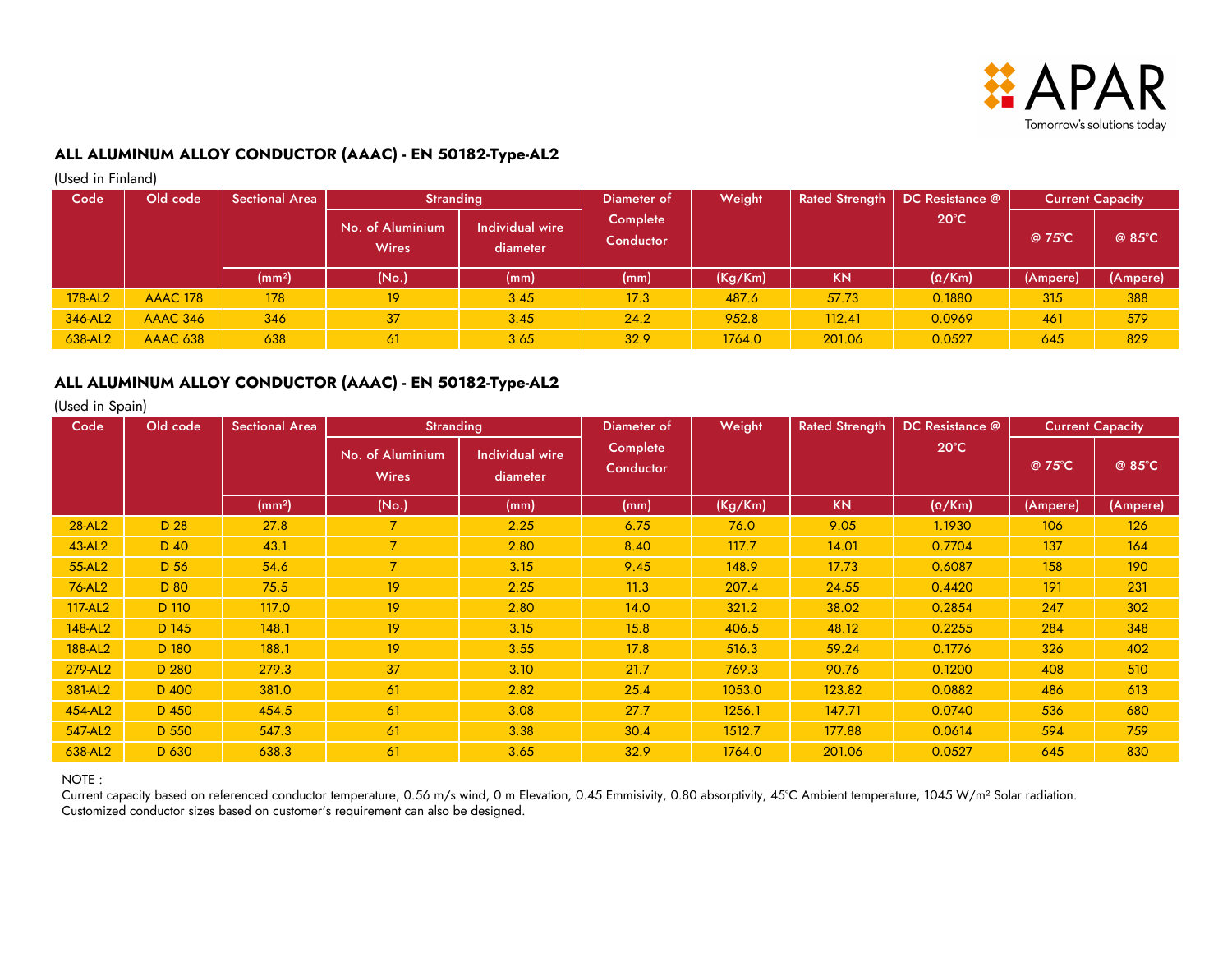

(Used in Austria)

| Code     | Old code | <b>Sectional Area</b> | <b>Stranding</b>                 |                                    | Diameter of           | Weight  | <b>Rated Strength</b> | DC Resistance @ | <b>Current Capacity</b> |          |
|----------|----------|-----------------------|----------------------------------|------------------------------------|-----------------------|---------|-----------------------|-----------------|-------------------------|----------|
|          |          |                       | No. of Aluminium<br><b>Wires</b> | <b>Individual wire</b><br>diameter | Complete<br>Conductor |         |                       | $20^{\circ}$ C  | @ 75°C                  | @ 85°C   |
|          |          | (mm <sup>2</sup> )    | (No.)                            | (mm)                               | (mm)                  | (Kg/Km) | <b>KN</b>             | $(\Omega/Km)$   | (Ampere)                | (Ampere) |
| 24-AL3   | 25       | 24.25                 |                                  | 2.10                               | 6.30                  | 66.2    | 7.15                  | 1.3566          | 98                      | 116      |
| 34-AL3   | 35       | 34.36                 | $\overline{7}$                   | 2.50                               | 7.50                  | 93.8    | 10.14                 | 0.9572          | 120                     | 144      |
| 49-AL3   | 50       | 49.48                 | $\overline{7}$                   | 3.00                               | 9.00                  | 135.1   | 14.60                 | 0.6647          | 150                     | 180      |
| 66-AL3   | 70       | 65.81                 | 19                               | 2.10                               | 10.5                  | 180.7   | 19.41                 | 0.5026          | 177                     | 214      |
| 93-AL3   | 95       | 93.27                 | 19                               | 2.50                               | 12.5                  | 256.0   | 27.51                 | 0.3546          | 217                     | 264      |
| 117-AL3  | 120      | 116.99                | 19                               | 2.80                               | 14.0                  | 321.2   | 34.51                 | 0.2827          | 248                     | 303      |
| 147-AL3  | 150      | 147.12                | 37                               | 2.25                               | 15.8                  | 405.3   | 43.40                 | 0.2256          | 284                     | 348      |
| 182-AL3  | 185      | 181.62                | 37                               | 2.50                               | 17.5                  | 500.3   | 53.58                 | 0.1827          | 320                     | 395      |
| 243-AL3  | 240      | 242.54                | 61                               | 2.25                               | 20.3                  | 670.3   | 71.55                 | 0.1373          | 378                     | 470      |
| 299-AL3  | 300      | 299.43                | 61                               | 2.50                               | 22.5                  | 827.5   | 88.33                 | 0.1112          | 426                     | 533      |
| 400-AL3  | 400      | 400.14                | 61                               | 2.89                               | 26.0                  | 1105.9  | 118.04                | 0.0832          | 502                     | 634      |
| 452-AL3  | 450      | 451.54                | 61                               | 3.07                               | 27.6                  | 1247.9  | 133.20                | 0.0737          | 537                     | 681      |
| 500-AL3  | 500      | 499.83                | 61                               | 3.23                               | 29.1                  | 1381.4  | 147.45                | 0.0666          | 568                     | 723      |
| 626-AL3  | 625      | 626.20                | 91                               | 2.96                               | 32.6                  | 1737.7  | 184.73                | 0.0534          | 640                     | 823      |
| 802-AL3  | 800      | 802.09                | 91                               | 3.35                               | 36.9                  | 2225.8  | 236.62                | 0.0417          | 730                     | 948      |
| 1000-AL3 | 1000     | 999.71                | 91                               | 3.74                               | 41.1                  | 2774.3  | 294.91                | 0.0291          | 868                     | 1141     |

#### NOTE :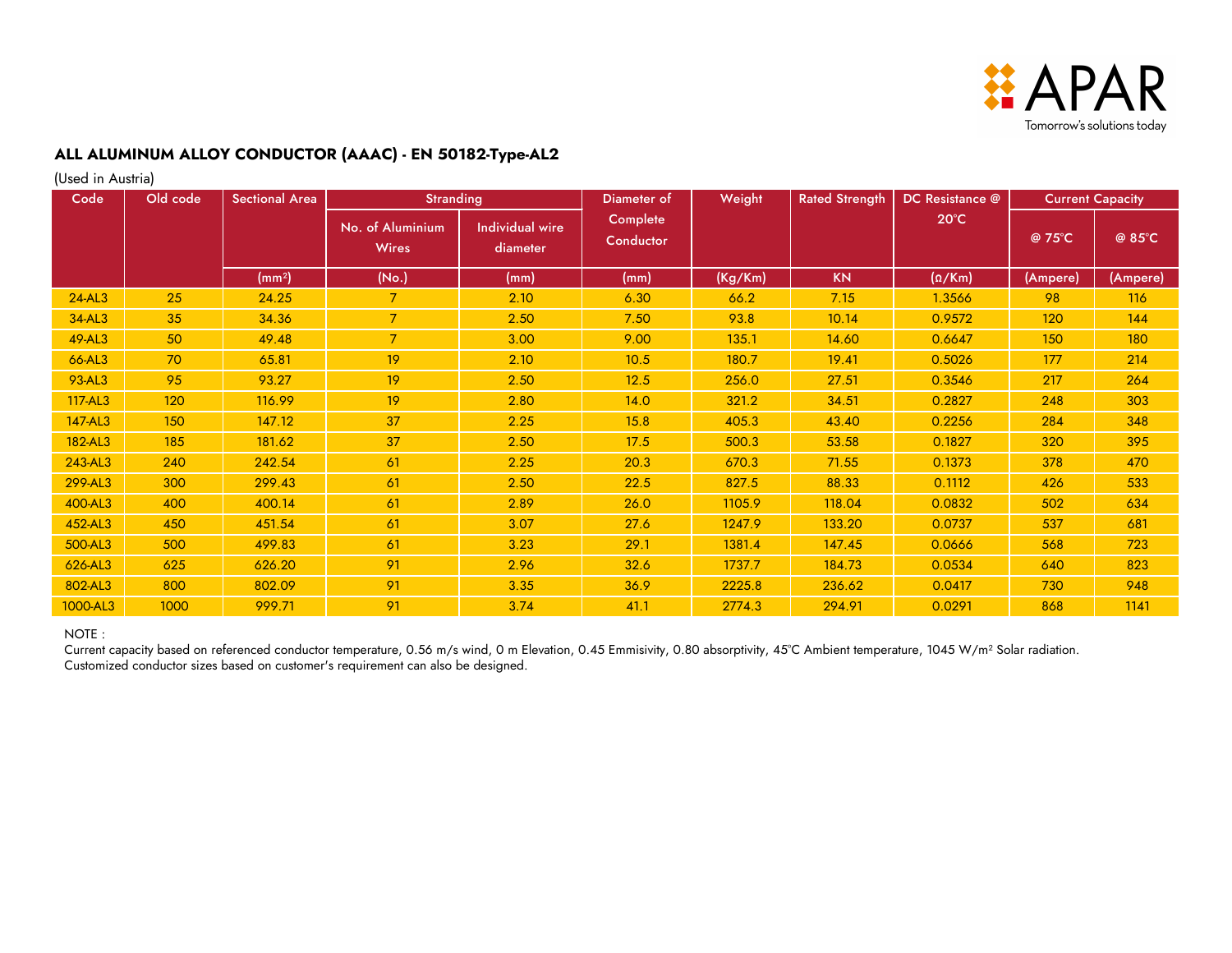

(Used in Germany)

| Code     | ,,<br>Old code  | <b>Sectional Area</b> | <b>Stranding</b>                 |                                    | Diameter of           | Weight  | <b>Rated Strength</b> | DC Resistance @ | <b>Current Capacity</b> |          |
|----------|-----------------|-----------------------|----------------------------------|------------------------------------|-----------------------|---------|-----------------------|-----------------|-------------------------|----------|
|          |                 |                       | No. of Aluminium<br><b>Wires</b> | <b>Individual wire</b><br>diameter | Complete<br>Conductor |         |                       | $20^{\circ}$ C  | $@75^{\circ}C$          | @ 85°C   |
|          |                 | (mm <sup>2</sup> )    | (No.)                            | (mm)                               | (mm)                  | (Kg/Km) | <b>KN</b>             | $(\Omega/Km)$   | (Ampere)                | (Ampere) |
| 16-AL3   | 16              | 15.9                  | $\overline{7}$                   | 1.70                               | 5.10                  | 43.4    | 4.69                  | 2.0701          | 76                      | 90       |
| 24-AL3   | 25              | 24.2                  | $\overline{7}$                   | 2.10                               | 6.30                  | 66.2    | 7.15                  | 1.3566          | 98                      | 116      |
| 34-AL3   | 35 <sub>2</sub> | 34.4                  | $\overline{7}$                   | 2.50                               | 7.50                  | 93.8    | 10.14                 | 0.9572          | 120                     | 144      |
| 49-AL3   | 50              | 49.5                  | $\overline{7}$                   | 3.00                               | 9.00                  | 135.1   | 14.60                 | 0.6647          | 150                     | 180      |
| 48-AL3   | 50              | 48.3                  | 19                               | 1.80                               | 9.00                  | 132.7   | 14.26                 | 0.6841          | 147                     | 177      |
| 66-AL3   | 70              | 65.8                  | 19                               | 2.10                               | 10.5                  | 180.7   | 19.41                 | 0.5026          | 177                     | 214      |
| 93-AL3   | 95              | 93.3                  | 19                               | 2.50                               | 12.5                  | 256.0   | 27.51                 | 0.3546          | 217                     | 264      |
| 117-AL3  | 120             | 117.0                 | 19                               | 2.80                               | 14.0                  | 321.2   | 34.51                 | 0.2827          | 248                     | 303      |
| 147-AL3  | 150             | 147.1                 | 37                               | 2.25                               | 15.8                  | 405.3   | 43.40                 | 0.2256          | 284                     | 348      |
| 182-AL3  | 185             | 181.6                 | 37                               | 2.50                               | 17.5                  | 500.3   | 53.58                 | 0.1827          | 320                     | 395      |
| 243-AL3  | 240             | 242.5                 | 61                               | 2.25                               | 20.3                  | 670.3   | 71.55                 | 0.1373          | 378                     | 470      |
| 299-AL3  | 300             | 299.4                 | 61                               | 2.50                               | 22.5                  | 827.5   | 88.33                 | 0.1112          | 426                     | 533      |
| 400-AL3  | 400             | 400.1                 | 61                               | 2.89                               | 26.0                  | 1105.9  | 118.04                | 0.0832          | 502                     | 634      |
| 500-AL3  | 500             | 499.8                 | 61                               | 3.23                               | 29.1                  | 1381.4  | 147.45                | 0.0666          | 568                     | 723      |
| 626-AL3  | 625             | 626.2                 | 91                               | 2.96                               | 32.6                  | 1737.7  | 184.37                | 0.0534          | 640                     | 823      |
| 802-AL3  | 800             | 802.1                 | 91                               | 3.35                               | 36.9                  | 2225.8  | 236.62                | 0.0417          | 730                     | 948      |
| 1000-AL3 | 1000            | 999.7                 | 91                               | 3.74                               | 41.1                  | 2774.3  | 294.91                | 0.0334          | 816                     | 1073     |

#### NOTE :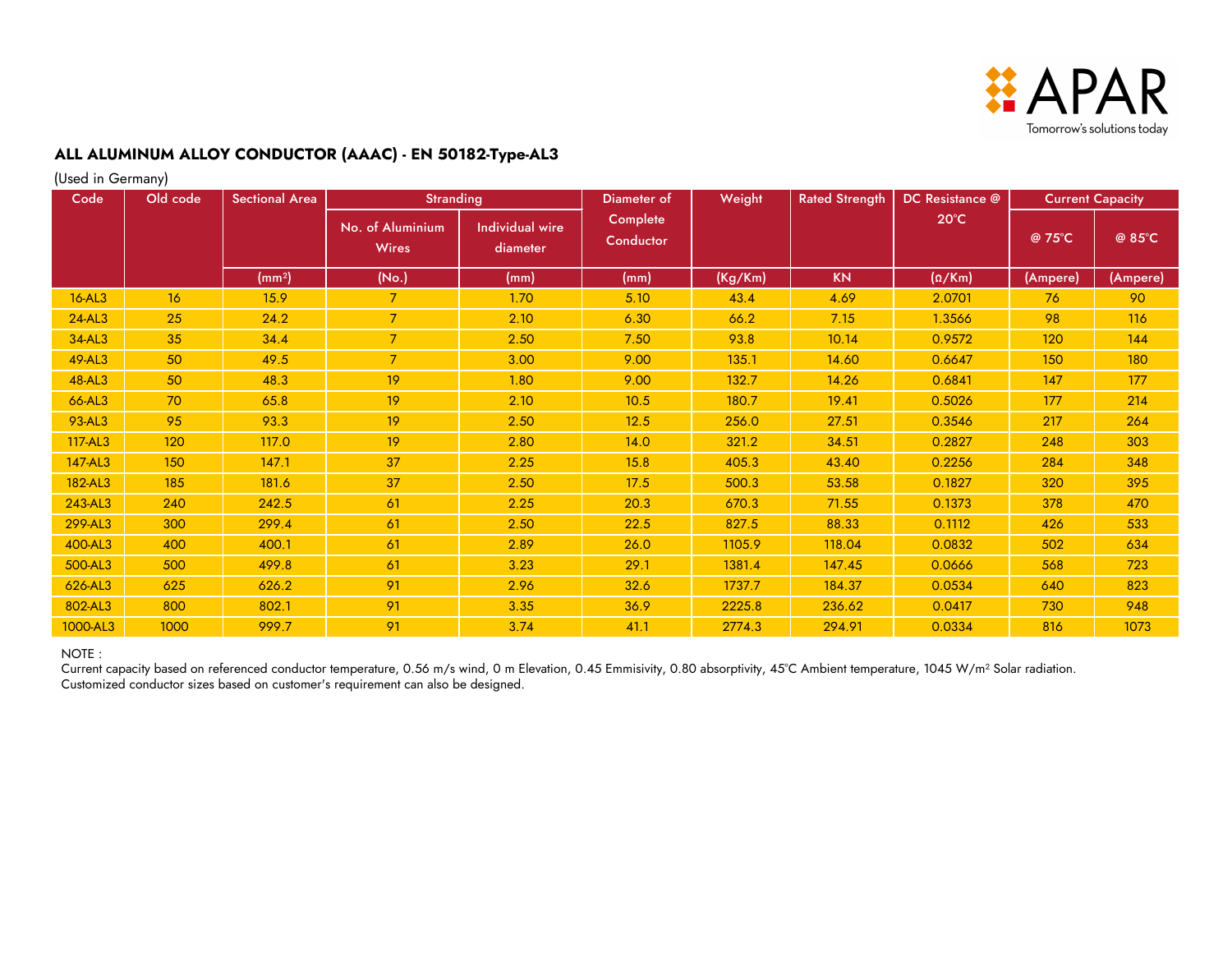

(Used in Switzerland)

| Code    | Old code | <b>Sectional Area</b> | <b>Stranding</b>                 |                                    | Diameter of                  | Weight  | <b>Rated Strength</b> | DC Resistance @ | <b>Current Capacity</b> |          |
|---------|----------|-----------------------|----------------------------------|------------------------------------|------------------------------|---------|-----------------------|-----------------|-------------------------|----------|
|         |          |                       | No. of Aluminium<br><b>Wires</b> | <b>Individual wire</b><br>diameter | <b>Complete</b><br>Conductor |         |                       | $20^{\circ}$ C  | @ 75°C                  | @ 85°C   |
|         |          | (mm <sup>2</sup> )    | (No.)                            | (mm)                               | (mm)                         | (Kg/Km) | <b>KN</b>             | $(\Omega/Km)$   | (Ampere)                | (Ampere) |
| 16-AL3  | 16       | 15.9                  | $\overline{7}$                   | 1.70                               | 5.10                         | 43.4    | 4.69                  | 2.0701          | 76                      | 90       |
| 25-AL3  | 25       | 25.2                  | $\overline{7}$                   | 2.14                               | 6.42                         | 68.7    | 7.43                  | 1.3064          | 100                     | 119      |
| 35-AL3  | 35       | 34.9                  | $\overline{7}$                   | 2.52                               | 7.56                         | 95.3    | 10.30                 | 0.9421          | 122                     | 145      |
| 50-AL3  | 50       | 50.1                  | $\overline{7}$                   | 3.02                               | 9.06                         | 136.9   | 14.79                 | 0.6660          | 150                     | 180      |
| 50-AL3  | 50       | 50.0                  | 19                               | 1.83                               | 9.15                         | 137.2   | 14.74                 | 0.6619          | 150                     | 181      |
| 70-AL3  | 70       | 70.3                  | 19                               | 2.17                               | 10.9                         | 192.9   | 20.73                 | 0.4707          | 184                     | 223      |
| 95-AL3  | 95       | 94.8                  | 19                               | 2.52                               | 12.6                         | 260.2   | 27.96                 | 0.3490          | 219                     | 267      |
| 120-AL3 | 120      | 120.4                 | 19                               | 2.84                               | 14.2                         | 330.4   | 35.51                 | 0.2748          | 253                     | 308      |
| 150-AL3 | 150      | 149.7                 | 37                               | 2.27                               | 15.9                         | 412.5   | 44.17                 | 0.2217          | 286                     | 352      |
| 185-AL3 | 185      | 184.5                 | 37                               | 2.52                               | 17.6                         | 508.4   | 54.44                 | 0.1799          | 323                     | 399      |
| 239-AL3 | 240      | 239.4                 | 37                               | 2.87                               | 20.1                         | 659.4   | 70.61                 | 0.1387          | 376                     | 467      |
| 301-AL3 | 300      | 301.3                 | 37                               | 3.22                               | 22.5                         | 830.0   | 88.88                 | 0.1102          | 428                     | 536      |
| 299-AL3 | 300      | 299.4                 | 61                               | 2.50                               | 22.5                         | 827.5   | 88.33                 | 0.1112          | 426                     | 533      |
| 403-AL3 | 400      | 402.9                 | 61                               | 2.90                               | 26.1                         | 1113.6  | 118.86                | 0.0826          | 504                     | 636      |
| 497-AL3 | 500      | 496.7                 | 61                               | 3.22                               | 29.0                         | 1372.9  | 146.54                | 0.0670          | 566                     | 720      |
| 551-AL3 | 550      | 550.6                 | 61                               | 3.39                               | 30.5                         | 1521.6  | 162.42                | 0.0605          | 598                     | 765      |
| 548-AL3 | 550      | 548.4                 | 91                               | 2.77                               | 30.5                         | 1521.8  | 161.78                | 0.0610          | 596                     | 762      |
| 600-AL3 | 600      | 600.4                 | 61                               | 3.54                               | 31.9                         | 1659.3  | 177.11                | 0.0555          | 627                     | 804      |
| 601-AL3 | 600      | 601.1                 | 91                               | 2.90                               | 31.9                         | 1668.0  | 177.32                | 0.0556          | 626                     | 804      |
| 802-AL3 | 800      | 802.1                 | 91                               | 3.35                               | 36.9                         | 2225.8  | 236.62                | 0.0417          | 730                     | 948      |

NOTE :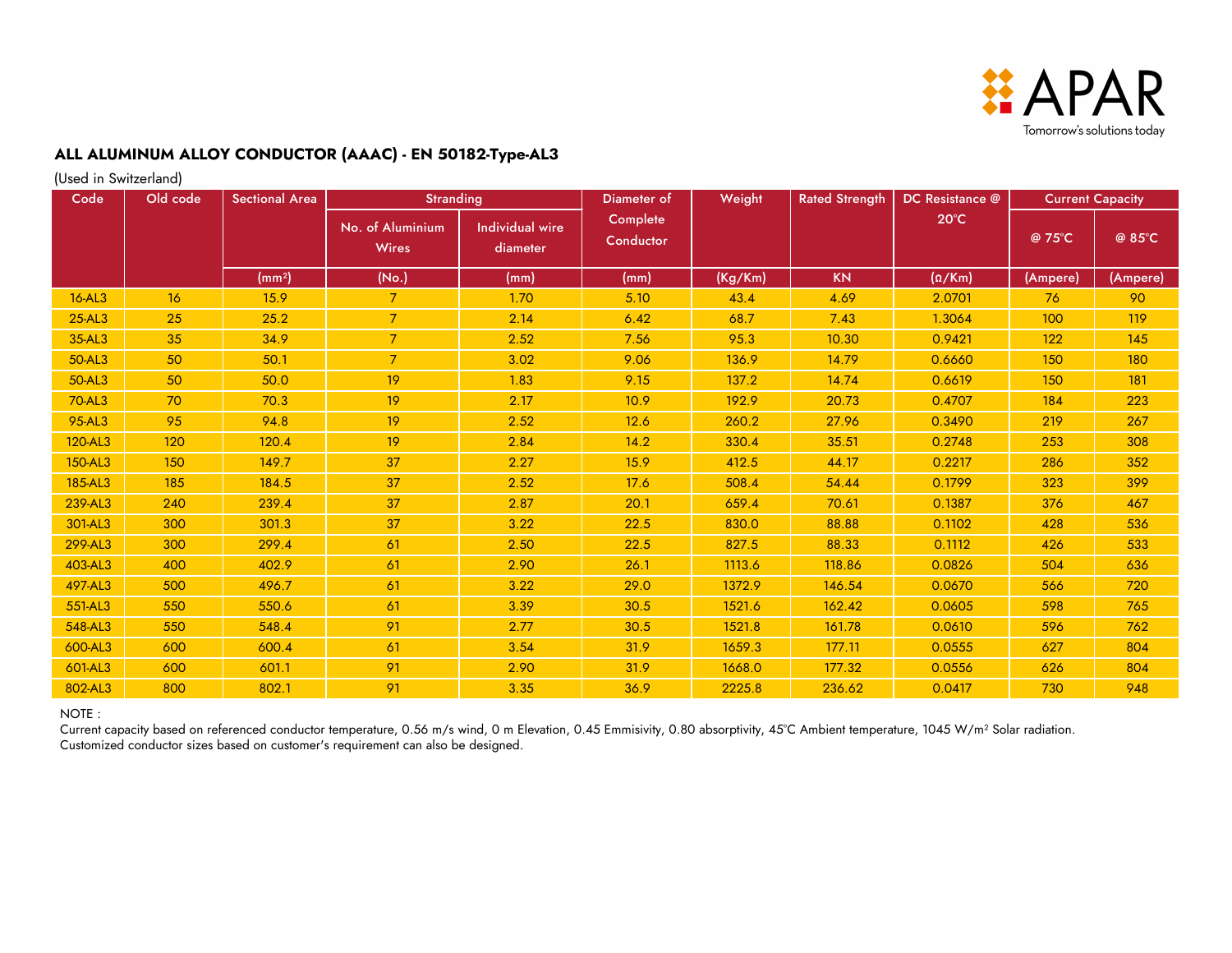

(Used in United Kingdom)

| Code    | Old code         | <b>Sectional Area</b> | <b>Stranding</b>                 |                                    | Diameter of           | Weight  | <b>Rated Strength</b> | DC Resistance @ | <b>Current Capacity</b> |          |
|---------|------------------|-----------------------|----------------------------------|------------------------------------|-----------------------|---------|-----------------------|-----------------|-------------------------|----------|
|         |                  |                       | No. of Aluminium<br><b>Wires</b> | <b>Individual wire</b><br>diameter | Complete<br>Conductor |         |                       | $20^{\circ}$ C  | @75°C                   | @ 85°C   |
|         |                  | (mm <sup>2</sup> )    | (No.)                            | (mm)                               | (mm)                  | (Kg/Km) | <b>KN</b>             | $(\Omega/Km)$   | (Ampere)                | (Ampere) |
| 19-AL3  | <b>BOX</b>       | 18.8                  | $\overline{7}$                   | 1.85                               | 5.55                  | 51.4    | 5.55                  | 1.7480          | 84                      | 99       |
| 24-AL3  | <b>ACACIA</b>    | 23.8                  | $\overline{7}$                   | 2.08                               | 6.24                  | 64.9    | 7.02                  | 1.3828          | 97                      | 115      |
| 30-AL3  | <b>ALMOND</b>    | 30.1                  | $\overline{7}$                   | 2.34                               | 7.02                  | 82.2    | 8.88                  | 1.0926          | 111                     | 133      |
| 35-AL3  | <b>CEDAR</b>     | 35.5                  | $\overline{7}$                   | 2.54                               | 7.62                  | 96.8    | 10.46                 | 0.9273          | 123                     | 147      |
| 42-AL3  | <b>DEODAR</b>    | 42.2                  | $\overline{7}$                   | 2.77                               | 8.31                  | 115.2   | 12.44                 | 0.7797          | 136                     | 163      |
| 48-AL3  | <b>FIR</b>       | 47.8                  | $\overline{7}$                   | 2.95                               | 8.85                  | 130.6   | 14.11                 | 0.6875          | 147                     | 176      |
| 60-AL3  | <b>HAZEL</b>     | 59.9                  | $\overline{7}$                   | 3.30                               | 9.90                  | 163.4   | 17.66                 | 0.5494          | 167                     | 202      |
| 72-AL3  | <b>PINE</b>      | 71.6                  | $\overline{7}$                   | 3.61                               | 10.8                  | 195.6   | 21.14                 | 0.4591          | 186                     | 225      |
| 84-AL3  | <b>HOLLY</b>     | 84.1                  | $\overline{7}$                   | 3.91                               | 11.7                  | 229.5   | 24.79                 | 0.3913          | 205                     | 248      |
| 90-AL3  | <b>WILLOW</b>    | 89.7                  | $\overline{7}$                   | 4.04                               | 12.1                  | 245.0   | 26.47                 | 0.3665          | 213                     | 258      |
| 119-AL3 | <b>OAK</b>       | 118.9                 | $\overline{7}$                   | 4.65                               | 14.0                  | 324.5   | 35.07                 | 0.2767          | 251                     | 306      |
| 151-AL3 | <b>MULBERRY</b>  | 150.9                 | 19                               | 3.18                               | 15.9                  | 414.3   | 44.52                 | 0.2192          | 288                     | 354      |
| 181-AL3 | <b>ASH</b>       | 180.7                 | 19                               | 3.48                               | 17.4                  | 496.1   | 53.31                 | 0.1830          | 320                     | 394      |
| 211-AL3 | <b>ELM</b>       | 211.0                 | 19                               | 3.76                               | 18.8                  | 579.2   | 62.24                 | 0.1568          | 350                     | 433      |
| 239-AL3 | <b>POPLAR</b>    | 239.4                 | 37                               | 2.87                               | 20.1                  | 659.4   | 70.61                 | 0.1387          | 376                     | 467      |
| 303-AL3 | <b>SYCAMORE</b>  | 303.2                 | 37                               | 3.23                               | 22.6                  | 835.2   | 89.40                 | 0.1095          | 430                     | 538      |
| 362-AL3 | <b>UPAS</b>      | 362.1                 | 37                               | 3.53                               | 24.7                  | 997.5   | 106.82                | 0.0917          | 475                     | 598      |
| 479-AL3 | <b>YEW</b>       | 479.0                 | 37                               | 4.06                               | 28.4                  | 1319.6  | 141.31                | 0.0693          | 555                     | 706      |
| 498-AL3 | <b>TOTARA</b>    | 498.1                 | 37                               | 4.14                               | 29.0                  | 1372.1  | 146.93                | 0.0666          | 567                     | 722      |
| 587-AL3 | <b>RUBUS</b>     | 586.9                 | 61                               | 3.50                               | 31.5                  | 1622.0  | 173.13                | 0.0567          | 620                     | 794      |
| 659-AL3 | <b>SORBUS</b>    | 659.4                 | 61                               | 3.71                               | 33.4                  | 1822.5  | 194.53                | 0.0505          | 659                     | 849      |
| 821-AL3 | <b>ARAUCARIA</b> | 821.1                 | 61                               | 4.14                               | 37.3                  | 2269.4  | 242.24                | 0.0406          | 740                     | 962      |
| 996-AL3 | <b>REDWOOD</b>   | 996.2                 | 61                               | 4.56                               | 41.0                  | 2753.2  | 293.88                | 0.0334          | 816                     | 1072     |

#### NOTE :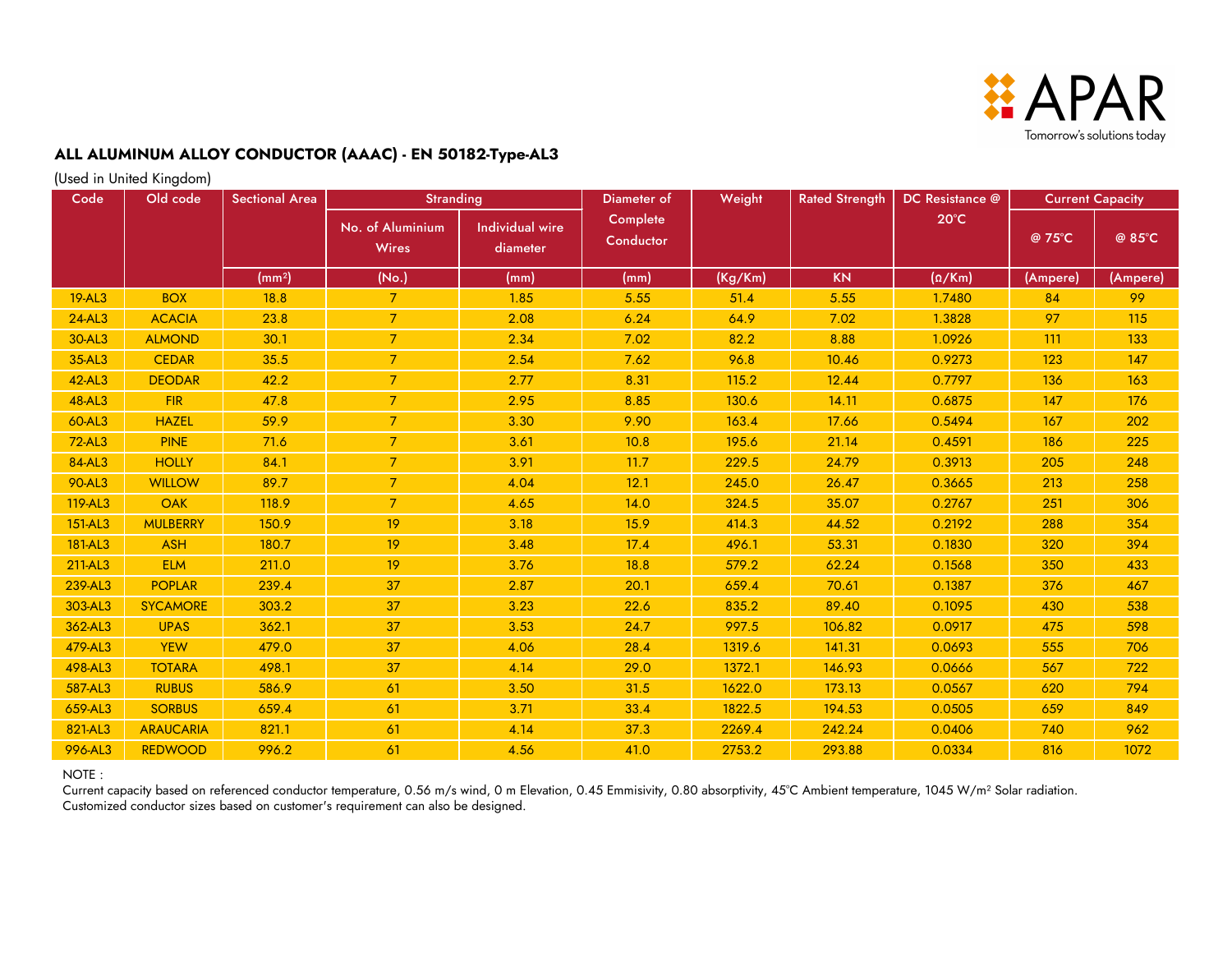

(Used in Italy)

| Code    | ,,,<br>Old code | <b>Sectional Area</b> | <b>Stranding</b>                 |                                    | Diameter of           | Weight  | <b>Rated Strength</b> | DC Resistance @ |          | <b>Current Capacity</b> |
|---------|-----------------|-----------------------|----------------------------------|------------------------------------|-----------------------|---------|-----------------------|-----------------|----------|-------------------------|
|         |                 |                       | No. of Aluminium<br><b>Wires</b> | <b>Individual wire</b><br>diameter | Complete<br>Conductor |         |                       | $20^{\circ}$ C  | @ 75°C   | @ 85°C                  |
|         |                 | (mm <sup>2</sup> )    | (No.)                            | (mm)                               | (mm)                  | (Kg/Km) | <b>KN</b>             | $(\Omega/Km)$   | (Ampere) | (Ampere)                |
| 35-AL3  | 35/7            | 34.9                  |                                  | 2.52                               | 7.56                  | 95.30   | 10.30                 | 0.9421          | 122      | 145                     |
| 49-AL3  | 50/7            | 49.5                  | $\overline{7}$                   | 3.00                               | 9.00                  | 135.10  | 14.60                 | 0.6647          | 150      | 180                     |
| 68-AL3  | 70/19           | 68.3                  | 19                               | 2.14                               | 10.70                 | 187.60  | 20.16                 | 0.4840          | 181      | 219                     |
| 95-AL3  | 95/19           | 94.8                  | 19                               | 2.52                               | 12.60                 | 260.20  | 27.96                 | 0.3490          | 219      | 267                     |
| 125-AL3 | 120/19          | 125.5                 | 19                               | 2.90                               | 14.50                 | 344.50  | 37.02                 | 0.2636          | 259      | 316                     |
| 147-AL3 | 150/37          | 147.1                 | 37                               | 2.25                               | 15.80                 | 405.30  | 43.40                 | 0.2256          | 284      | 348                     |
| 185-AL3 | 185/37          | 184.5                 | 37                               | 2.52                               | 17.60                 | 508.40  | 54.44                 | 0.1799          | 323      | 399                     |
| 196-AL3 | 200/37          | 196.4                 | 37                               | 2.60                               | 18.20                 | 541.20  | 57.95                 | 0.1690          | 335      | 414                     |
| 244-AL3 | 240/37          | 244.4                 | 37                               | 2.90                               | 20.30                 | 673.30  | 72.10                 | 0.1358          | 380      | 473                     |
| 304-AL3 | 300/61          | 304.2                 | 61                               | 2.52                               | 22.70                 | 840.80  | 89.75                 | 0.1094          | 430      | 538                     |
| 403-AL3 | 400/61          | 402.9                 | 61                               | 2.90                               | 26.10                 | 1113.60 | 118.86                | 0.0826          | 504      | 636                     |

#### NOTE :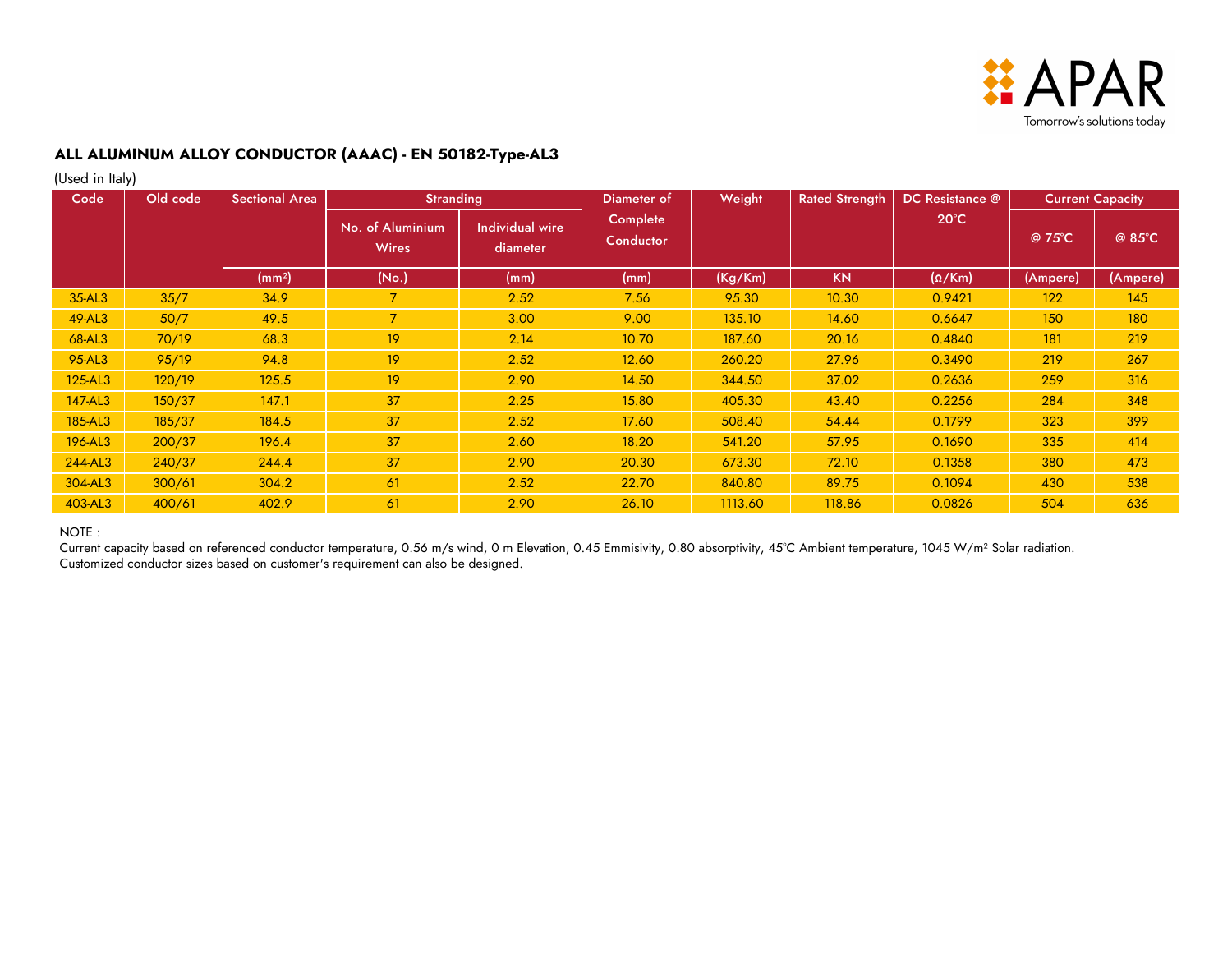

(Used in Belgium)

| Code    | Old code | <b>Sectional Area</b> | <b>Stranding</b>                 |                                    | Diameter of           | Weight  | <b>Rated Strength</b> | DC Resistance @ | <b>Current Capacity</b> |          |
|---------|----------|-----------------------|----------------------------------|------------------------------------|-----------------------|---------|-----------------------|-----------------|-------------------------|----------|
|         |          |                       | No. of Aluminium<br><b>Wires</b> | <b>Individual wire</b><br>diameter | Complete<br>Conductor |         |                       | $20^{\circ}$ C  | @ 75°C                  | @ 85°C   |
|         |          | (mm <sup>2</sup> )    | (No.)                            | (mm)                               | (mm)                  | (Kg/Km) | <b>KN</b>             | $(\Omega/Km)$   | (Ampere)                | (Ampere) |
| 34-AL4  | 35       | 34.4                  | $\overline{7}$                   | 2.50                               | 7.50                  | 93.8    | 11.17                 | 0.9593          | 120                     | 144      |
| 55-AL4  | 55       | 54.6                  | $\overline{7}$                   | 3.15                               | 9.45                  | 148.9   | 17.73                 | 0.6042          | 158                     | 190      |
| 93-AL4  | 95       | 93.3                  | 19                               | 2.50                               | 12.5                  | 256.0   | 30.31                 | 0.3554          | 217                     | 264      |
| 153-AL4 | 153      | 152.8                 | 19                               | 3.20                               | 16.0                  | 419.5   | 49.66                 | 0.2169          | 290                     | 356      |
| 210-AL4 | 210      | 210.3                 | 37                               | 2.69                               | 18.8                  | 579.3   | 68.34                 | 0.1582          | 348                     | 431      |
| 228-AL4 | 228      | 227.8                 | 37                               | 2.80                               | 19.6                  | 627.6   | 74.04                 | 0.1460          | 365                     | 453      |
| 248-AL4 | 248      | 247.8                 | 37                               | 2.92                               | 20.4                  | 682.6   | 80.53                 | 0.1342          | 383                     | 476      |
| 298-AL4 | 298      | 297.6                 | 37                               | 3.20                               | 22.4                  | 819.8   | 96.71                 | 0.1118          | 425                     | 531      |
| 313-AL4 | 313      | 312.6                 | 37                               | 3.28                               | 23.0                  | 861.3   | 101.61                | 0.1064          | 437                     | 547      |
| 366-AL4 | 366      | 366.2                 | 37                               | 3.55                               | 24.9                  | 1008.9  | 115.36                | 0.0908          | 478                     | 602      |
| 446-AL4 | 446      | 445.7                 | 61                               | 3.05                               | 27.5                  | 1231.7  | 144.84                | 0.0749          | 532                     | 675      |
| 475-AL4 | 475      | 475.4                 | 61                               | 3.15                               | 28.4                  | 1313.8  | 154.50                | 0.0702          | 552                     | 701      |
| 570-AL4 | 570      | 570.2                 | 61                               | 3.45                               | 31.1                  | 1576.0  | 185.33                | 0.0585          | 609                     | 780      |
| 621-AL4 | 621      | 620.9                 | 61                               | 3.60                               | 32.4                  | 1716.0  | 195.58                | 0.0537          | 638                     | 820      |
| 926-AL4 | 926      | 926.3                 | 91                               | 3.60                               | 39.6                  | 2570.4  | 291.77                | 0.0362          | 784                     | 1027     |
| 117-AL4 | 117      | 117.0                 | 19                               | 2.80                               | 14.0                  | 321.2   | 38.02                 | 0.2833          | 248                     | 303      |
| 148-AL4 | 148      | 148.1                 | 19                               | 3.15                               | 15.8                  | 406.5   | 48.12                 | 0.2239          | 285                     | 349      |
| 182-AL4 | 182      | 181.6                 | 37                               | 2.50                               | 17.5                  | 500.3   | 59.03                 | 0.1831          | 320                     | 395      |
| 198-AL4 | 198      | 198.0                 | 37                               | 2.61                               | 18.3                  | 545.3   | 64.34                 | 0.1680          | 337                     | 416      |
| 265-AL4 | 265      | 265.0                 | 37                               | 3.02                               | 21.1                  | 730.1   | 86.14                 | 0.1255          | 398                     | 495      |
| 288-AL4 | 288      | 288.3                 | 37                               | 3.15                               | 22.1                  | 794.3   | 93.71                 | 0.1154          | 417                     | 521      |
| 318-AL4 | 318      | 318.4                 | 37                               | 3.31                               | 23.2                  | 877.1   | 103.47                | 0.1045          | 441                     | 553      |
| 709-AL4 | 709      | 709.2                 | 91                               | 3.15                               | 34.7                  | 1968.0  | 230.48                | 0.0472          | 684                     | 884      |
| 851-AL4 | 851      | 850.7                 | 91                               | 3.45                               | 38.0                  | 2360.7  | 276.47                | 0.0394          | 751                     | 979      |

NOTE :